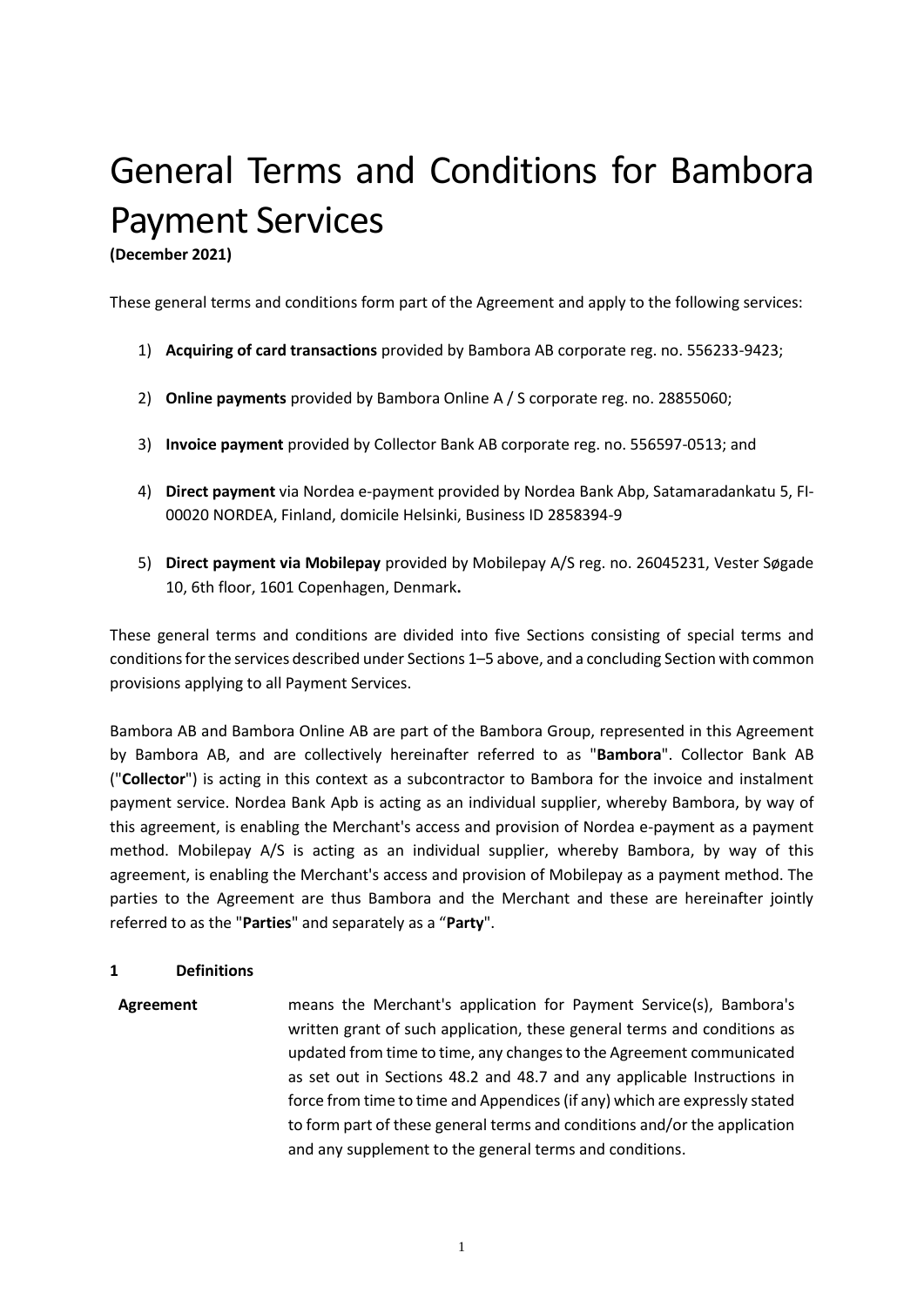| <b>Business Day</b>                                        | means a day (excluding Saturdays and Sundays) on which banks are open<br>for general business in Stockholm.                                                                                                                                                                                                                                                                                                                                                                                                                              |  |  |
|------------------------------------------------------------|------------------------------------------------------------------------------------------------------------------------------------------------------------------------------------------------------------------------------------------------------------------------------------------------------------------------------------------------------------------------------------------------------------------------------------------------------------------------------------------------------------------------------------------|--|--|
| Card                                                       | means a card or another form of payment instrument correctly issued by<br>an authorised and/or licensed card issuer, bearing a trademark of a card<br>type which the Parties have agreed shall be covered by the Agreement.<br>The agreed trademarks and card types are set out in the application.                                                                                                                                                                                                                                      |  |  |
| Cardholder                                                 | means a natural person in whose name a Card has been issued.                                                                                                                                                                                                                                                                                                                                                                                                                                                                             |  |  |
| <b>Card Information</b>                                    | means information embossed or printed on the front or back of the Card<br>and/or information stored in the Card's magnetic stripe, chip or<br>equivalent technology.                                                                                                                                                                                                                                                                                                                                                                     |  |  |
| <b>Card Schemes</b>                                        | means the Card Schemes agreed and listed in the application or otherwise<br>agreed from time to time.                                                                                                                                                                                                                                                                                                                                                                                                                                    |  |  |
| Chargeback                                                 | means any claim for the return of funds to a Cardholder, issuer of a Card<br>or Merchant related to a Transaction as applicable (irrespective of the<br>reason for such claim) in accordance with the Regulations.                                                                                                                                                                                                                                                                                                                       |  |  |
| <b>Collateral</b>                                          | means all of the Merchant's present and future rights, title and interest<br>in:<br>a) the aggregate amount of all proceeds, including any claim the<br>Merchant may have against Bambora with respect to any<br>proceeds, derived from the sale of Merchant's goods or services<br>to Cardholders, as held from time to time by Bambora on behalf<br>of the Merchant (Sw. redovisningsmedel, Fin. tilitysvarat) on any<br>client fund account or otherwise pursuant to this Agreement,<br>and/or<br>the Security Deposit, if any.<br>b) |  |  |
| <b>Dynamic</b><br><b>DCC</b><br><b>Currency Conversion</b> | means an additional functionality where the Cardholder is offered to<br>execute the payment in the Card's billing currency.                                                                                                                                                                                                                                                                                                                                                                                                              |  |  |
| <b>Designated</b><br>Account(s)                            | means the account(s) for payment under this Agreement established and<br>maintained by the Merchant at financial institution(s) acceptable to<br>Bambora and set out in the application.                                                                                                                                                                                                                                                                                                                                                 |  |  |
| <b>Financial Exposure</b>                                  | means the risk for a Chargeback.                                                                                                                                                                                                                                                                                                                                                                                                                                                                                                         |  |  |
| <b>Instructions</b>                                        | means the instructions and operational routine descriptions issued by<br>Bambora in writing from time to time, available at www.bambora.com, to                                                                                                                                                                                                                                                                                                                                                                                          |  |  |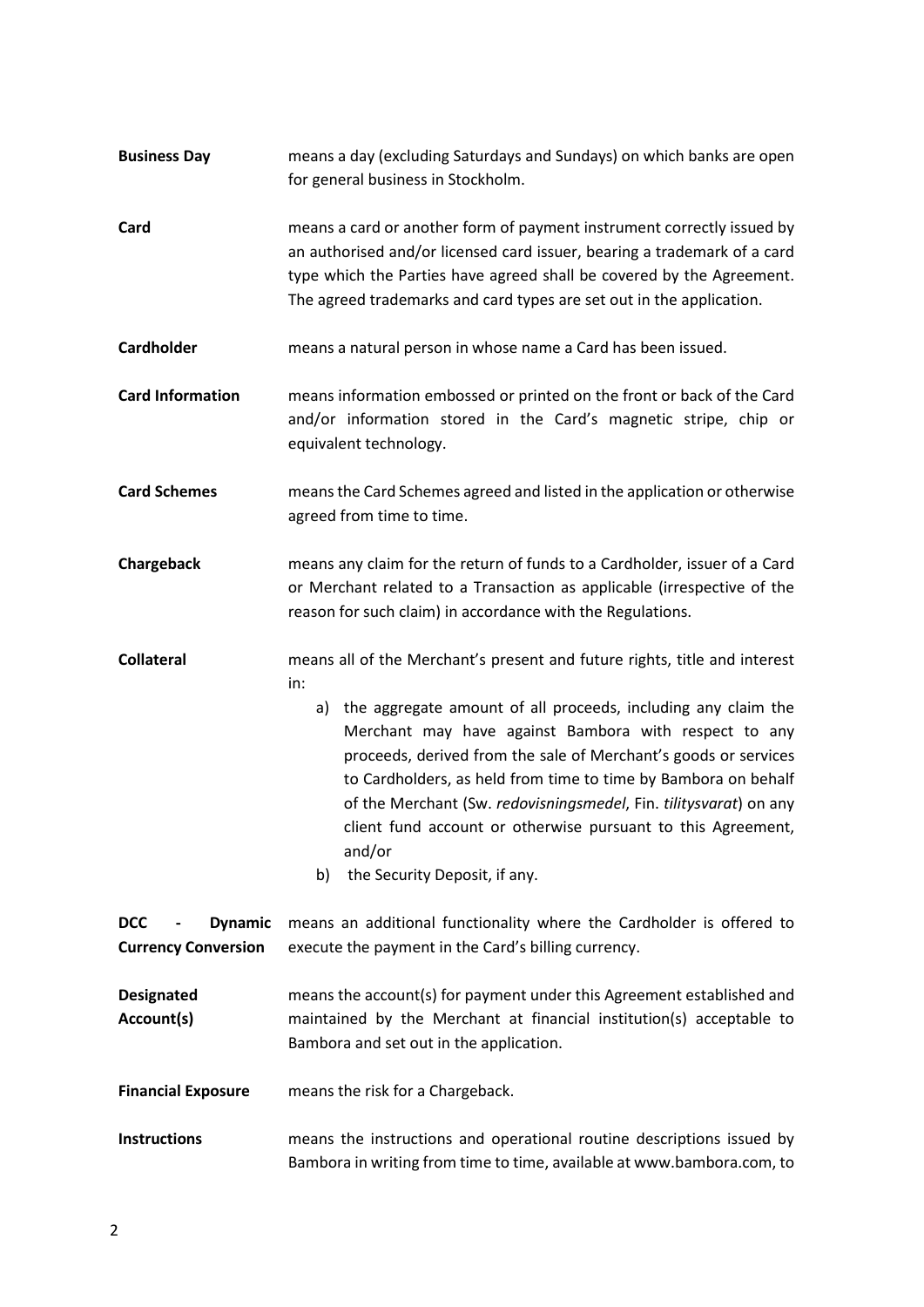the Merchant pursuant to the Regulations or otherwise for the purposes of the services provided under this Agreement.

- **Local Law** means applicable laws and regulations of the country where the Merchant is established or domiciled.
- **Merchant** means the company which is granted connection to Bambora's Payment Services under the Agreement.
- **Payment Default** means a failure by the Merchant to pay on the due date any amount payable pursuant to a Recourse Claim or any other amount payable by it under this Agreement at the place and in the currency in which it is expressed to be payable.
- **Payment Services** means all or any of the following payment services: acquiring of card transactions, payments online, invoice and instalment payment service, payments via app and other integrations with Bambora's digital payment platform.

Payment Services means an entity that provides technical solutions and services for **Provider, PSP** handling authorizations and/or Transactions and/or Chargebacks, operating as a subcontractor to or, on-behalf of the Merchant.

- **Pledge** the first priority pledge over the Collateral created under or pursuant to this Agreement.
- **Recourse Claim** means any claim of Bambora against the Merchant in respect of any (i) Chargeback, (ii) refund, (iii) rejected, fraudulent, reversed or otherwise corrected Transaction or (iv) fees (as set out in the application), costs, handling charges or penalties, etc. that Bambora is required to pay to the Card Schemes, any regulatory authority or other third party in connection with any claim.
- **Regulations** means rules, regulations, directives, etc. issued by Card Schemes relevant to the services provided by Bambora under this Agreement, available at the respective Card Schemes' website.
- **Sales Method** means any sales method used by the Merchant in the sale of goods and/or services covered by this Agreement as set out in the application and Instructions may be issued by Bambora for each such Sales Method.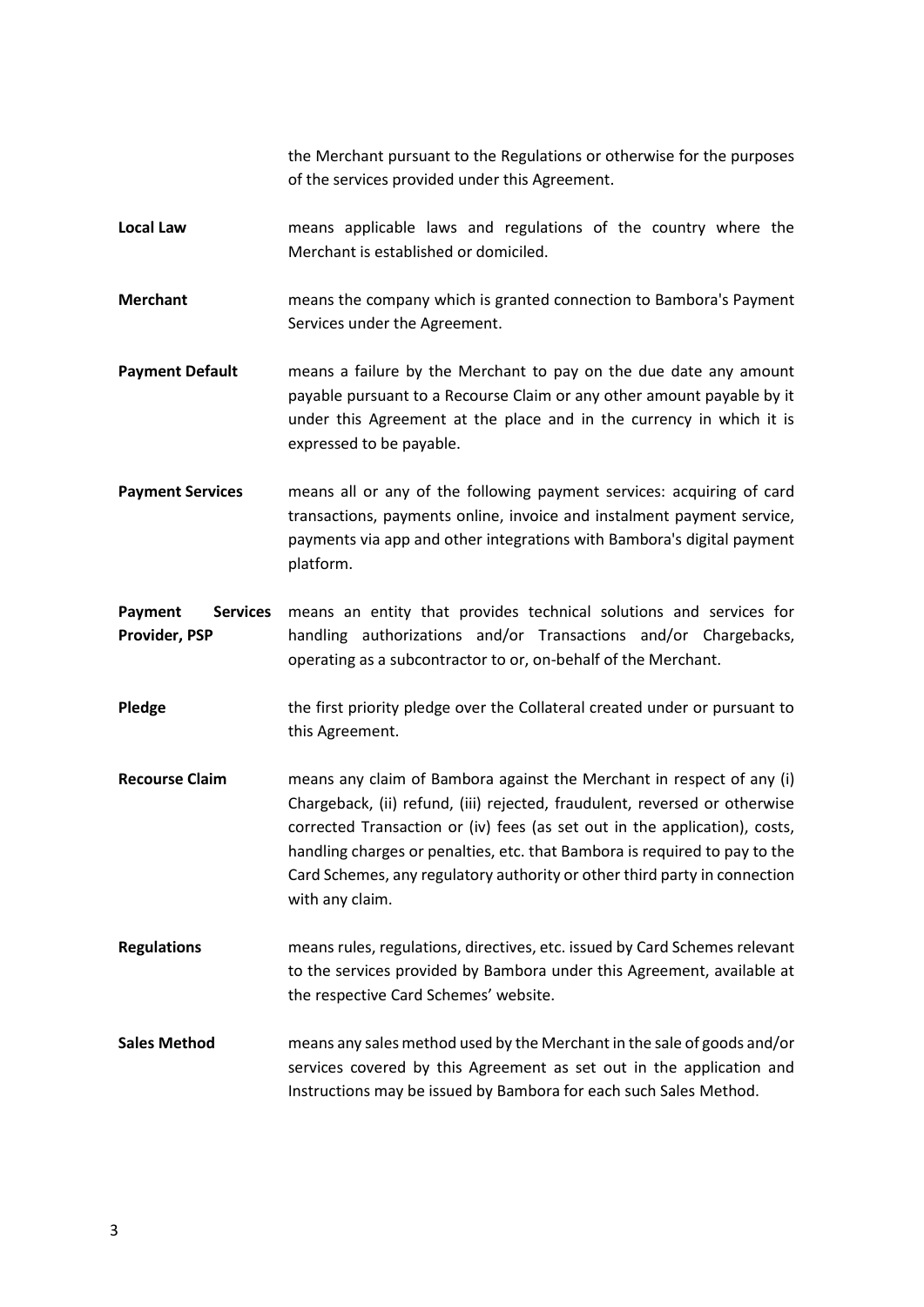- **Sales of value units** means, at present, 1) purchases of virtual currency, and 2) transfers to other payment solutions, including gift certificates valid for longer than thirty-six (36) months.
- **Secured Obligations** means at any time all present and future moneys, debts and liabilities due, owing or incurred by the Merchant pursuant to the Recourse Claims, any unpaid fees and any other obligation of the Merchant under this Agreement.
- **Security Deposits** means the amount (if any) deposited by the Merchant on Bambora's client funds account or any other bank account agreed between the Parties.
- **Transaction** means both 1) purchase transactions in which a Card is used as means of payment, and 2) refund/crediting of corresponding purchase transactions.

All the definitions specified shall apply 1) both in the singular and plural, and 2) with both the definite and the indefinite article before the respective definition. Definitions can also be found elsewhere in the Agreement.

## Terms for acquiring of card transactions

This Section contains provisions relating to the service of acquisition of Transactions with Cards as a payment method if the Transactions take place online.

## **2 Background**

- 2.1 One of Bambora's operations is the acquiring of card transactions. Bambora AB is a payment institution that has a permit to provide acquisition and is monitored by the Swedish Financial Supervisory Authority.
- 2.2 When paying by card in Bambora's online system, an authorisation is carried out by transmitting Card Information and amounts and associated data via the Bambora system and further through various processing partners to the card-issuing bank for approval. An approved authorisation is then returned via the Bambora service and the payment is thus completed. The relevant amount is now reserved on the card used.
- 2.3 During the following night, Bambora compiles all Transactions and carries out file deliveries to connected redeeming banks. Such delivered transaction files form Bambora's basis for payments.
- 2.4 Following this file delivery, the transaction data is saved in the Bambora system so that the transaction history can be compiled by the Merchant.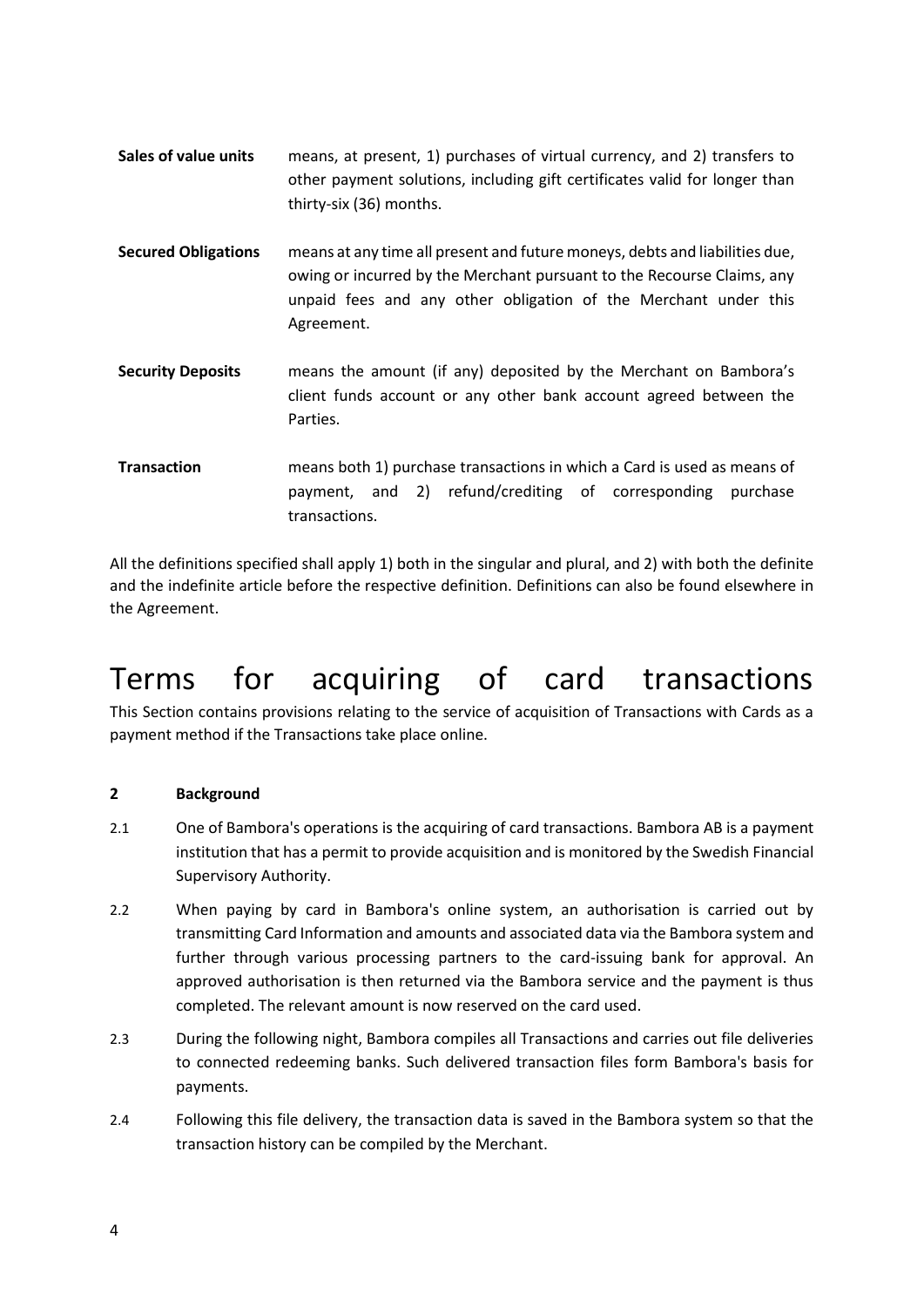#### **3 Incorporation of Regulations and Instructions**

- 3.1 All services and the co-operation pursuant to this Agreement shall be carried out in compliance with the Regulations. If there is any conflict between the Regulations and the terms and conditions set out in this Agreement, the Regulations shall prevail.
- 3.2 If either Party becomes aware that the co-operation under this Agreement is not conducted in accordance with the Regulations, such Party will promptly notify the other and the Parties shall immediately commence discussions with the aim of making the co-operation compliant with the Regulations. If the Parties are unable to reach an agreement within ten (10) Business Days from the date on which discussions were initiated then each Party shall be entitled to terminate this Agreement with thirty (30) calendar days' notice.
- 3.3 However, in the event that any Card Scheme claims that the cooperation is not being maintained in accordance with the Regulations and therefore requests that the shortcomings be remedied within a certain timeframe, the following shall apply: The respective Party shall always have the right (i.e. regardless of any other provisions in the Agreement concerning periods of notice), to terminate and withdraw from the Agreement effective from the day before the day the shortcoming according to the Card Schemes should have been remedied if the Party has good grounds to assume that the shortcoming cannot or will not be remedied within the prescribed timeframe.

#### **4 Scope**

- 4.1 Pursuant to the Agreement, Bambora shall be able to acquire Transactions undertaken with a Card at the Merchant's. Transactions may only be made in the currencies agreed in the Agreement.
- 4.2 Bambora will provide the Merchant with unique customer numbers for each Sales Method (Merchant ID) which the Parties have agreed shall be covered by the Agreement. Such customer numbers, which must always be used in conjunction with the Merchant's reporting of Transactions to Bambora, may not be used for Sales Methods or goods or services within a stated industry, other than as agreed upon between Bambora and the Merchant.
- 4.3 Sales of value units may take place only following written consent from Bambora.

#### **5 The Merchant's undertakings**

- <span id="page-4-0"></span>5.1 The Merchant undertakes:
	- a) to comply with the Agreement and any directions relating to the Agreement from Bambora or from any party retained by Bambora, including instructions provided in responses from various forms of authorisation systems, including automated voice response;
	- b) to treat all Cards equally (irrespective of the amount) amongst the Card types that are, from time to time, accepted by the Merchant for payment of its goods or services;
	- c) to respond to Cardholders' disputes and handle Chargebacks in accordance with the Regulations;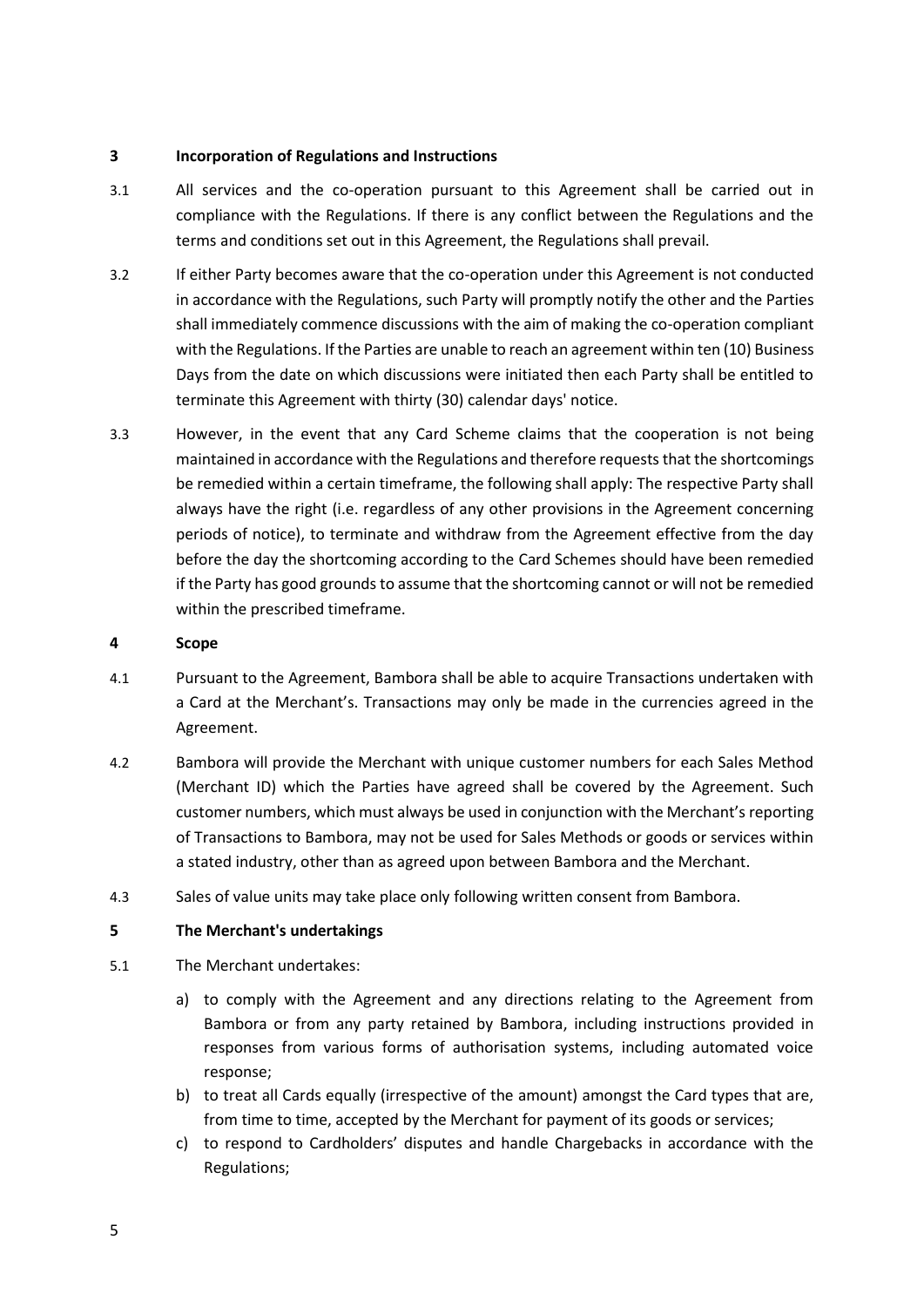- d) not to encourage the use of, or to accept, Cards 1) for any fraudulent purpose; 2) in any other manner which contravenes the permissible use of Cards; or 3) for any purpose not approved by the Cardholder;
- e) in conjunction with payment by Card, unless otherwise agreed in writing: 1) not to dispense cash other than as may be permitted pursuant to the Instructions; 2) not to issue cheques or other payment instructions; or 3) not to secure payment for any claims other than payment for the Merchant's goods and/or services;
- f) not to submit any Transaction to Bambora that is illegal, or that the Merchant should have known was illegal, or any Transaction which could damage the goodwill or the reputation of the Card Schemes and/or Bambora;
- g) not to use the Bambora trademark for any purpose other than as agreed in writing between the Parties;
- h) to comply with applicable law and public authority regulations in force from time to time;
- i) not to create multiple purchase transactions in respect of a single purchase with the same Card;
- j) not to transfer to Bambora Transactions which have been carried out at a party other than the Merchant; and
- <span id="page-5-0"></span>k) comply with the rules regarding marketing of online payment services, in accordance with Chapter 7a, Sections 1–2 of the Swedish Payment Services Act (2010:751) ("**the Swedish Payment Services Act**") and Section 32 of the Finnish Payment Institutions Act (297/2010, as amended).
- 5.2 Refunds should be made in whole or partially to a preceding debit transaction and made using the Card used for the purchase. Original credit transactions may be processed with Bambora's express prior consent. Refunds and original credit transactions will not be processed by Bambora if there are insufficient client funds to cover such transactions, unless Bambora has given express consent. Bambora may at its discretion request that the Merchant ensures a sufficient balance is present before processing refunds and original credit transactions.
- 5.3 Where the Merchant itself possesses a Card, (where the Merchant is operated as a sole proprietorship, partnership, limited partnership or limited liability company which is a so called closely-held company) such Card may not be used for payment at the Merchant's. "**Possession of a Card**" means that the Cardholder and the Merchant are identical, i.e. have the same personal ID or registration number, or that the Cardholder is the owner of or a partner of, the Merchant.
- 5.4 When offering goods and/or services, the Merchant may not apply a higher price or surcharge fee for payment made by Card than the price applied for payments made by any other form of payment, unless such higher price or surcharge is permitted by Local Law, Regulation 2015/751 on interchange fees for card-based payment transactions and the Regulations.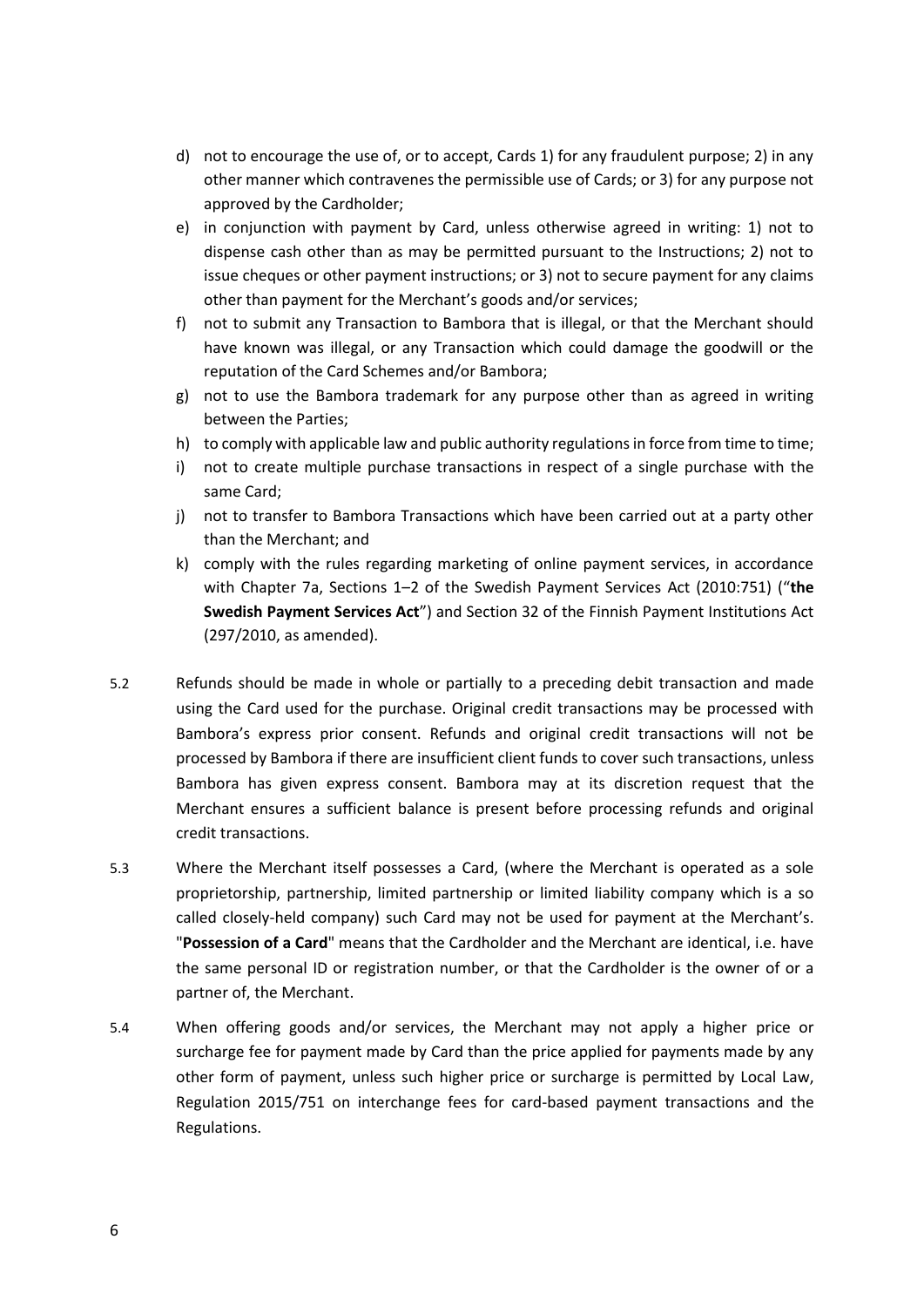- 5.5 If the Merchant applies a surcharge fee or offers a reduction of a fee in conjunction with the use of a certain Card, the Merchant shall notify the Cardholder before the Transaction is executed.
- 5.6 If the Merchant wishes to charge the Cardholder in arrears for costs which arose in conjunction with a service etc. (such as a hotel visit, rental car or similar) the Merchant must inform the Cardholder and obtain the Cardholder's consent before charging in arrears. In such case, the Merchant shall, when possible, divide the Transaction into two (2) parts, whereupon the Merchant shall immediately charge the Cardholder for that part of the transaction amount which is known at the time of the Transaction, and subsequently charge the Cardholder in arrears only for that part of the transaction amount which was not known at the time of the Transaction.
- 5.7 On becoming aware of any incorrectly executed Transaction, the Merchant shall, without undue delay and no later than within forty-five (45) calendar days, notify Bambora and request rectification.

#### **6 PCI REQUIREMENTS**

- <span id="page-6-0"></span>6.1 The Merchant undertakes to comply with applicable PCI standards as published on [www.pcisecuritystandards.org](http://www.pcisecuritystandards.org/) in order to process Card Information in a secure manner.
- <span id="page-6-1"></span>6.2 The Merchant undertakes not to store any sensitive data regarding Cards or data relating to Transactions. In cases where the Merchant's business require handling and storage of Card data, Card Information or data relating to Transactions, such handling and/or storage must be carried out in accordance with all applicable laws, regulations and rules such as the "Guidelines on the security of internet payments "(EBA/GL/2014/12)".
- <span id="page-6-2"></span>6.3 The Merchant will, and will ensure that any third party service provider utilised by the Merchant for the purpose of this Agreement (or for any service provided hereunder) will, only use technical equipment for the services that is compliant in all respects with (and, if required, approved under) the applicable standards published by PCI Security Standards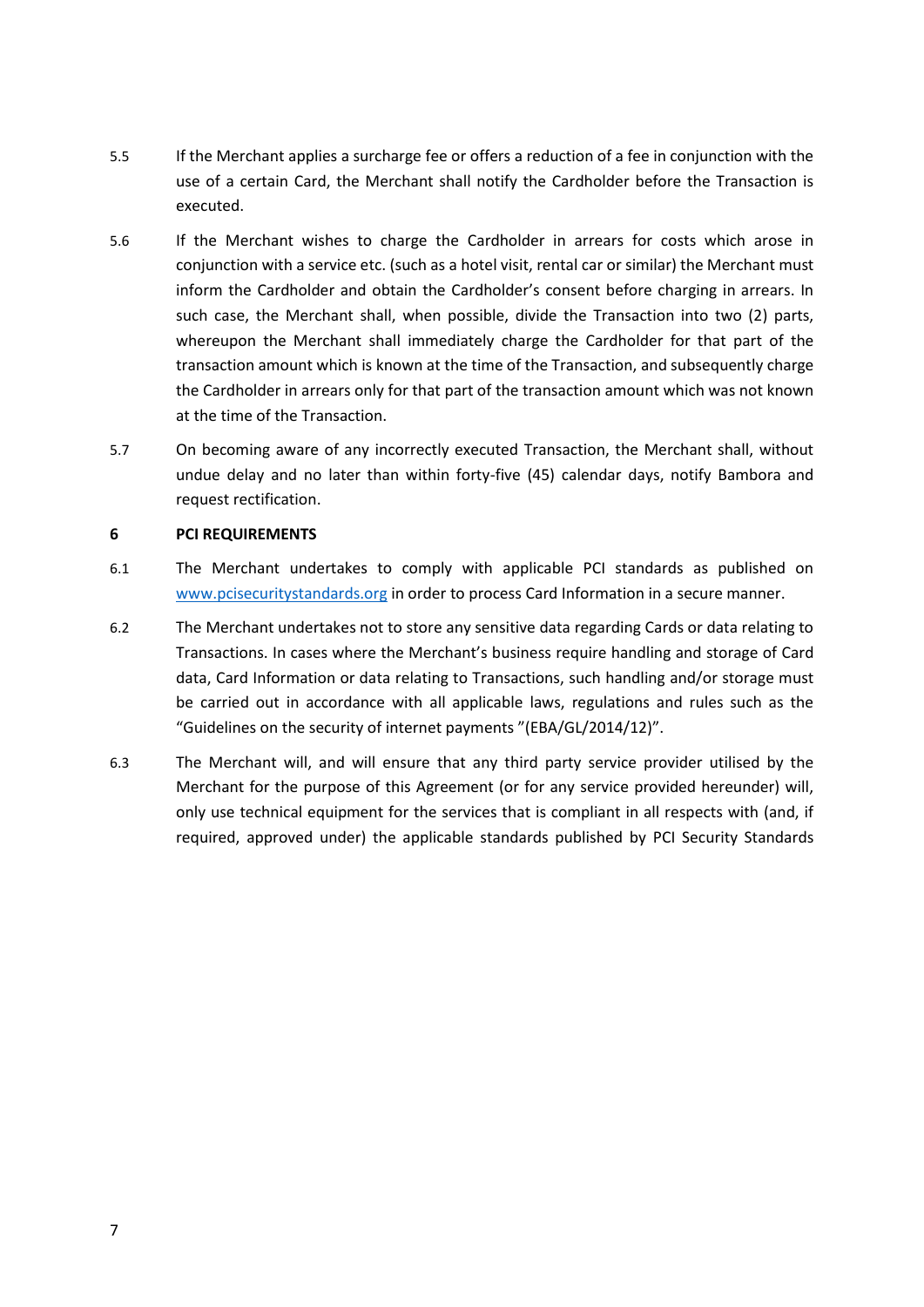Council, and the Merchant assumes liability for the compliance of any equipment used by any such third party service provider with the standards.

- 6.4 Bambora shall at all times have the right at its request (following the giving of reasonable notice where possible) to:
	- a) receive all information (and confirmations) with respect to the Merchant´s and any relevant third party service provider´s compliance with Section[s 6.1,](#page-6-0) [6.2](#page-6-1) an[d 6.3;](#page-6-2)
	- b) audit, or request the audit of, the Merchant's and/or any third party´s compliance with Section [6.1,](#page-6-0) [6.2](#page-6-1) and [6.3;](#page-6-2) and
	- c) have its forensics investigators of choice investigating any breach or suspected breach of, or non-compliance with, the requirements of Sections [6.1,](#page-6-0) [6.2](#page-6-1) an[d 6.3.](#page-6-2)
- 6.5 All costs in relation to any request made by Bambora pursuant to Section 6.4 shall be borne by the Merchant.
- 6.6 The Merchant shall promptly notify Bambora in writing of any breach or suspected breach or non¬compliance by it or by any third party of the requirements of Sections [6.1,](#page-6-0) [6.2](#page-6-1) and [6.3](#page-6-2) that the Merchant becomes aware of.
- 6.7 In case the Merchant suspects irregularities or fraudulent use of Card Information, the Merchant is required to report this suspicion to Bambora and the Merchant's Payment Service Provider without delay.

#### **7 Bambora's undertakings and liabilities**

- 7.1 Subject to the terms of this Agreement, Bambora undertakes to make payment, less recoupment of fees, any credit(s), adjustments, fines or Chargebacks to the Designated Account(s) for purchase transactions made using Cards, provided that 1) the purchase transaction is received by Bambora within the period of time prescribed in the Instructions; 2) the purchase transaction fulfils the requirements prescribed in the Agreement; 3) Bambora having received the corresponding funds from the Card Schemes unless otherwise agreed, and 4) the Merchant has otherwise fulfilled its obligations pursuant to the Agreement.
- 7.2 The obligations of Bambora pursuant to this Agreement extends only to Transactions that are actually received by Bambora. If the Merchant engages any third party in respect of any Transaction to Bambora, then Bambora shall have no liability for any claim, action or omission relating to the co-operation between the Merchant and third party. Nor shall Bambora have any liability for any mistake, error, or similar in Transactions received by Bambora insofar as such is due to circumstances attributable to the third party.
- <span id="page-7-0"></span>7.3 Bambora shall provide the Merchant with information in relation to each Card type of the amount involved in each Transaction, the fees applied and, where applicable, any exchange rate used. The information will be provided with the frequency and in the manner separately agreed between the Parties.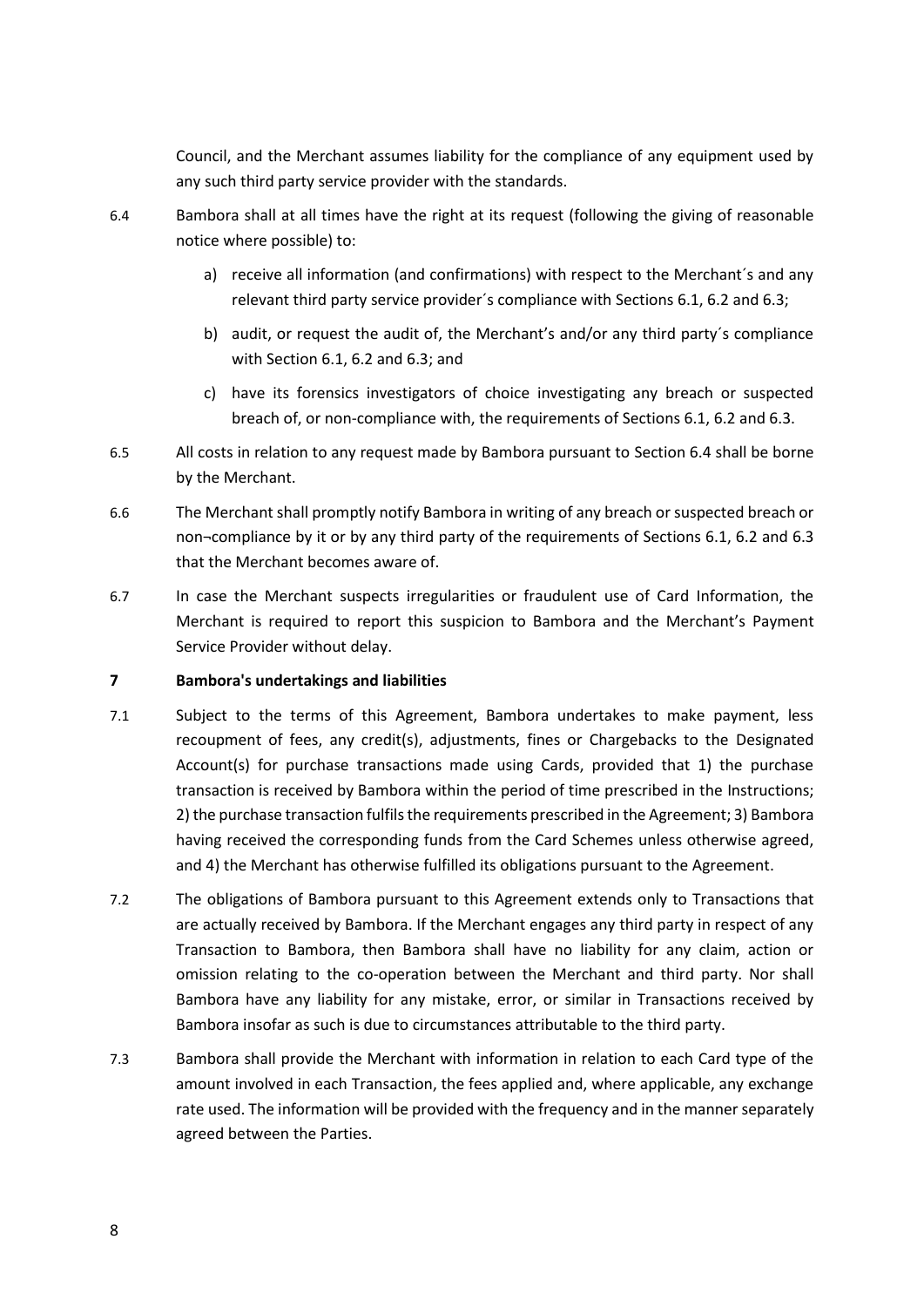- <span id="page-8-2"></span>7.4 Bambora shall only be liable towards the Merchant for any loss it has directly suffered, if it is finally judicially determined that Bambora has acted with gross negligence. However, Bambora shall not be liable under any circumstances for indirect loss, consequential loss or for loss attributable to a card issuer not consenting to the execution or implementation of a Transaction. Bambora's aggregate liability under this Agreement shall under all circumstances be limited to EUR 10 000 (ten thousand euro) or an amount corresponding to the fees for the service withdrawn by Bambora, or otherwise paid to Bambora by Merchant, in the twelve month period preceding the last event giving rise to the claim hereunder, whichever is the higher.
- 7.5 Any claim for compensation under this Agreement by Merchant towards Bambora must be presented in writing by the Merchant to Bambora immediately but no later than within fortyfive (45) calendar days from when the Merchant became aware of, or should have become aware of, the circumstance giving raise to the claim, unless otherwise stated herein. Any claim towards Bambora will expire if it is not brought before court within in one (1) year from when the Merchant became aware of, or should have become aware of, the circumstance giving raise to the claim.

#### **8 The Merchant's liability**

- <span id="page-8-0"></span>8.1 The Merchant shall be liable against the Cardholder for all defects and deviations in the quality, condition and performance of sold goods and services. Such defects and/or deviations, as well as the non-delivery or deficient delivery of goods/services to a Cardholder or any other party designated by the Cardholder, shall at all times be deemed to constitute a breach of the Merchant's obligations.
- 8.2 The Merchant's liability pursuant to Section [8.1](#page-8-0) above shall apply notwithstanding any agreement which may have been reached between the Merchant and the Cardholder, the purchaser or any other party. The aforesaid shall also apply where the Merchant 1) conducts operations as an agent/middleman, etc. and thereby sells/brokers a third party's goods and/or services, or 2) sells/brokers goods and/or services on behalf of a third party, and thereby a party other than the Merchant may be required to make performance (e.g. delivery of goods and/or services or the carrying out of an event, trip, etc.) to which the Transaction relates.
- <span id="page-8-1"></span>8.3 The Merchant shall be obligated, upon request by Bambora, to reimburse Bambora for all amounts, plus interest and handling charges, which Bambora has paid/refunded to an issuer of a Card, a Card Scheme, a Cardholder or any other party, or any other cost incurred for Bambora or fee that Bambora may charge the Merchant at any time (including after either Party's termination and the expiry of this Agreement), as a consequence of:
	- a) The Merchant's obligations under Sections [8.1](#page-8-0) above;
	- b) a card issuer's final debiting of Bambora in respect of a Transaction which is the subject of a complaint pursuant to the Regulations' provisions regarding Chargebacks;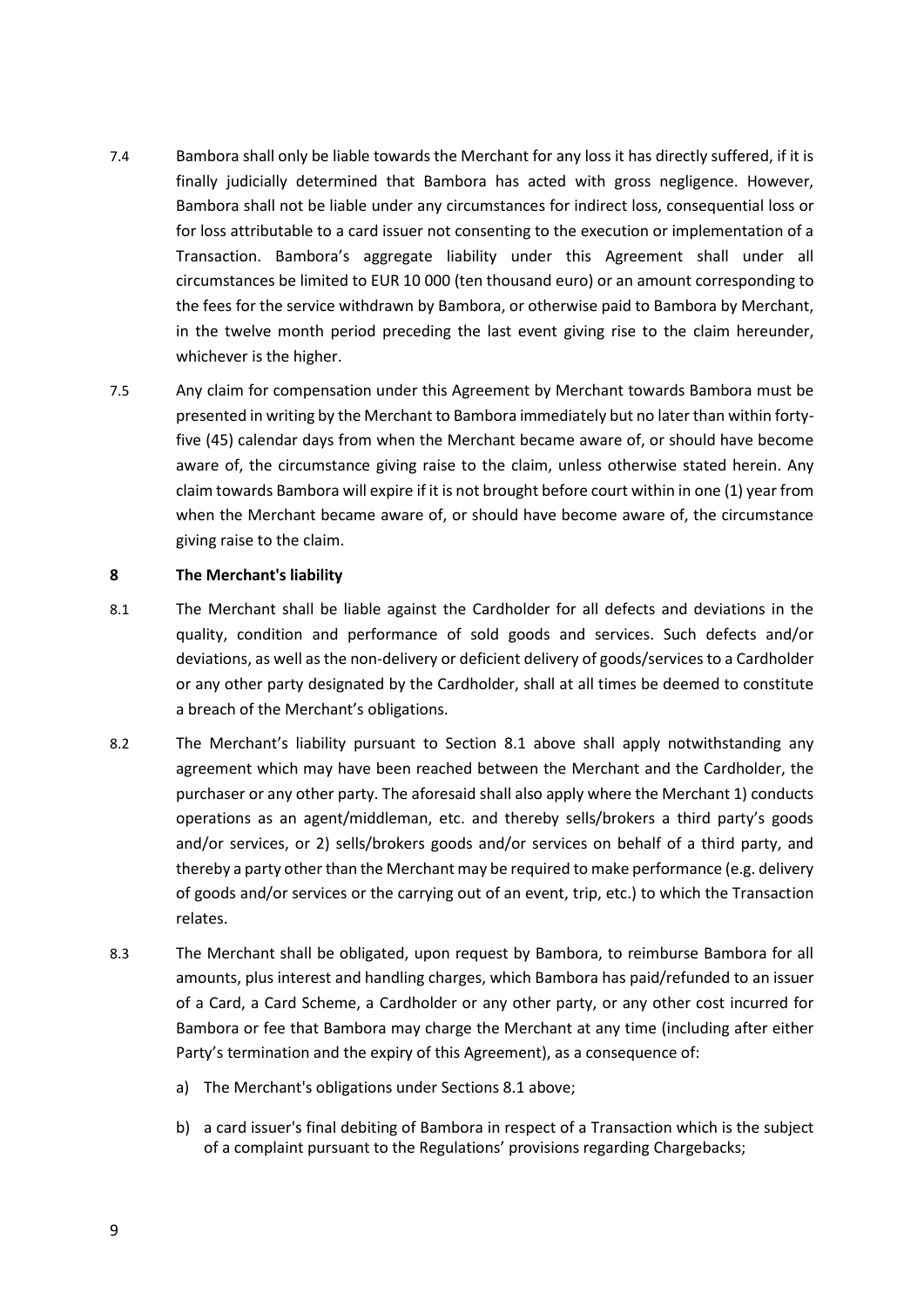c) the fact that the Merchant, without exercising normal care, has accepted an invalid or forged Card or a Card which has been used in an unauthorised manner;

d) the fact that the Merchant has in any respect breached its obligations pursuant to, or otherwise acted in contravention of, the Agreement;

- e) breach of applicable law or public authority regulations;
- f) breach of the Instructions issued by Bambora; or
- g) breach of the Merchant's obligations under Sectio[n 5.1](#page-4-0) [k\)](#page-5-0) above.
- <span id="page-9-0"></span>8.4 Irrespective of whether negligence, breach of contract or any other cause of action may be imputed to the Merchant, the Merchant shall also be obliged, upon request by Bambora, to pay compensation for any amounts (e.g. integrity fees and other economic sanctions) which Bambora is obliged to pay to Card Scheme(s) insofar as such amount is related to the Agreement and/or to 1) Transactions which are the subject of a complaint; 2) fraud, bad faith or wilful conduct provided that such obligation to pay is not due to Bambora's act or omission.
- 8.5 In the event Bambora, prior to any obligation to pay an amount pursuant to Sections [8.3](#page-8-1) or [8.4](#page-9-0) above, receives any warning, order or similar (e.g. from Card Schemes), Bambora shall notify the Merchant without delay of the measures which the Merchant must take in order, if possible, to avoid Bambora incurring an obligation to pay the amount.
- 8.6 In the event Card Schemes believe that the Merchant has reached a level of complaints due to fraud, unauthorised purchases or complaints from Cardholders which is unacceptably high in relation to the total number of the Merchant's purchase transactions (assessed in line with Card Schemes' normally applied levels), Bambora shall be entitled to terminate the Agreement with immediate effect.
- <span id="page-9-1"></span>8.7 Bambora shall inform the Merchant, without undue delay, about the reason for the Merchant's liability to compensate as set out in Section [7.3](#page-7-0) and [7.4.](#page-8-2) In the event the Merchant considers that it is not liable to compensate, the Merchant shall immediately notify Bambora thereof and specify the reasons therefor. This Section [8.7](#page-9-1) shall remain in force during the entire claim period applicable from time to time pursuant to the Regulations' provisions regarding Chargebacks, regardless if the Agreement has been terminated or will expire during the claim period.
- 8.8 Reimbursement pursuant to Sections [8.3](#page-8-1) and [8.4](#page-9-0) may take place through a deduction from the amount to be paid by Bambora in conjunction with the payment terms applicable between the Parties. The Merchant shall be obliged to ensure that there are sufficient funds in the Designated Account(s). In instances where the Merchant does not have sufficient funds to cover amounts due, Bambora will offset such amount against settlement funds. In the absence of sufficient settlement funds, Bambora will issue an invoice detailing amount due for payment.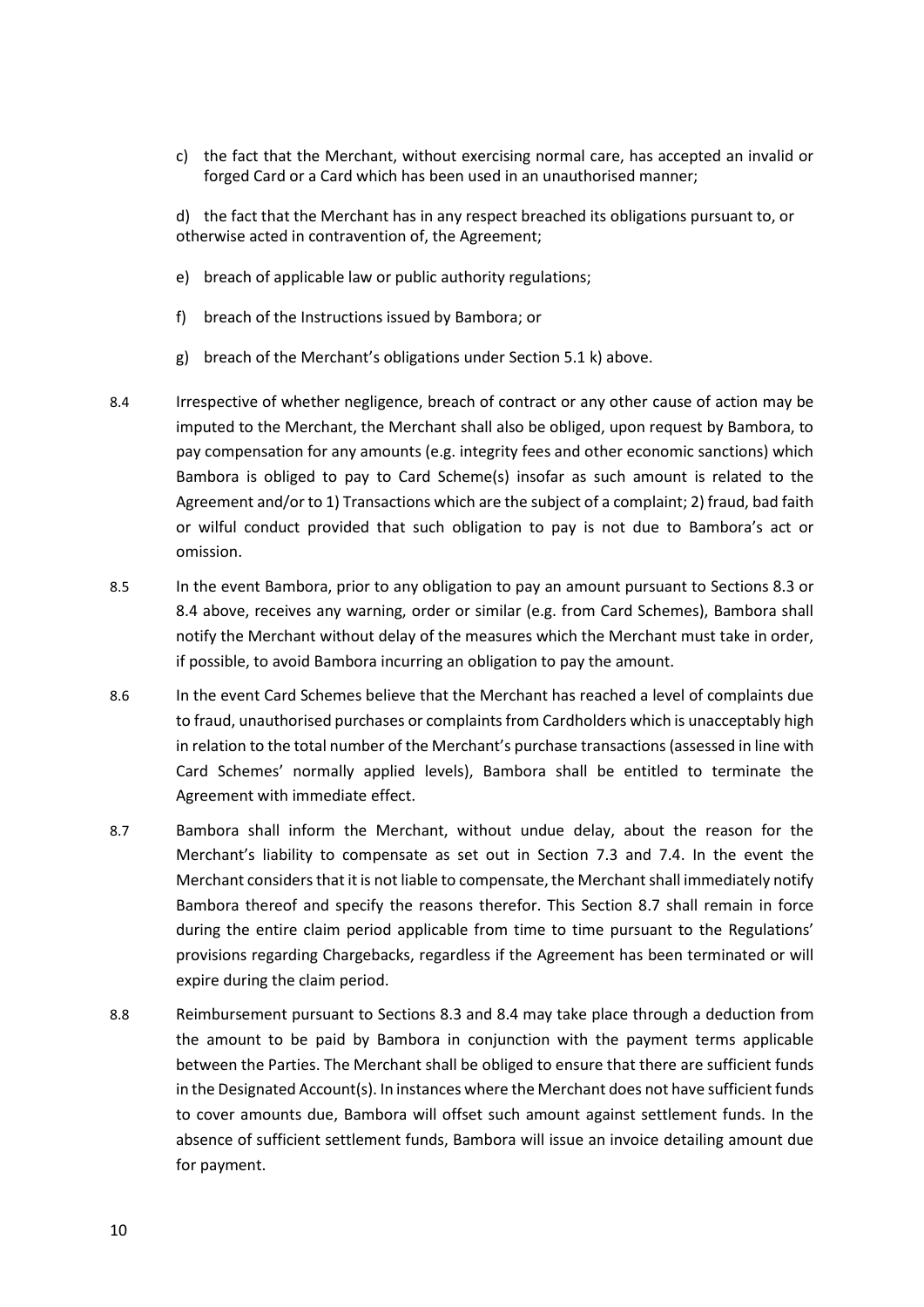#### <span id="page-10-3"></span>**9 Payment terms and conditions**

- 9.1 Payment by Merchant to Bambora of agreed prices and fees shall take place through Bambora making a deduction for the amount in connection with the payment routines terms that apply between the Parties. In case the net value is less than zero (0), the Merchant shall, upon Bambora's request, settle the amount by crediting Bambora's bank account. Should none of the above payment options be possible for whatever reason, Bambora has a right to invoice the Merchant for any outstanding amount payable by Merchant, including the Recourse Claims.
- 9.2 If Bambora notices, at any given time, that Bambora's Financial Exposure or its credit risk in relation to the Merchant has increased, Bambora is entitled to change the payment terms with immediate effect in order for them to correspond to the higher Financial Exposure or credit risk. Bambora shall furthermore be entitled to request additional security if Bambora deems it necessary.

#### **10 Bambora's right to withhold and/or delay payments, and right of settlement by withdrawal**

- <span id="page-10-0"></span>10.1 Bambora shall be entitled to immediately withhold or delay payments to the Merchant until Bambora is holding an amount corresponding to the Secured Obligations, as calculated from time to time, which corresponds to the expiration of every individual Chargeback period 1) if Bambora believes that Bambora's credit risk or Financial exposure has increased, 2) when the Merchant fails to perform its obligations pursuant to the Agreement, 3) when the Merchant's solvency is reasonably deemed to be questionable, 4) when notice of termination of the Agreement has been given or 5) when Bambora would be entitled to terminate this Agreement pursuant to this Agreement, but has chosen not to or decided to delay such termination.
- <span id="page-10-1"></span>10.2 In addition to the preceding Section, Bambora shall be entitled to withhold or delay payments to the Merchant in the event Bambora deems it probable that a Transaction will be subject to a Chargeback. In such situation, Bambora shall be entitled to withhold and/or delay payment of an amount equal to the anticipated Chargeback.
- <span id="page-10-2"></span>10.3 Where notice of termination of the Agreement is given, for whatever reason, Bambora will withhold payments commencing on the date notice of termination of the Agreement is given, and payment of the funds withheld by Bambora shall be made in accordance with Section [10.1](#page-10-0) above.
- 10.4 Should Bambora exercise its right to withhold or delay payment as set out in either Section [10.1,](#page-10-0) [10.2](#page-10-1) an[d 10.3](#page-10-2) above, the Merchant will access details around the withheld amount with the frequency and in the manner decided by Bambora.
- 10.5 A prerequisite for Bambora to release withheld funds, is that the Merchant shall, upon Bambora's request, provide Bambora with documentation which shows the date of delivery of the sold goods and/or services. Payment of released funds shall be made on a monthly basis or as otherwise determined by Bambora and conditioned on that the Merchant has provided Bambora with documentation deemed sufficient by Bambora. Bambora shall be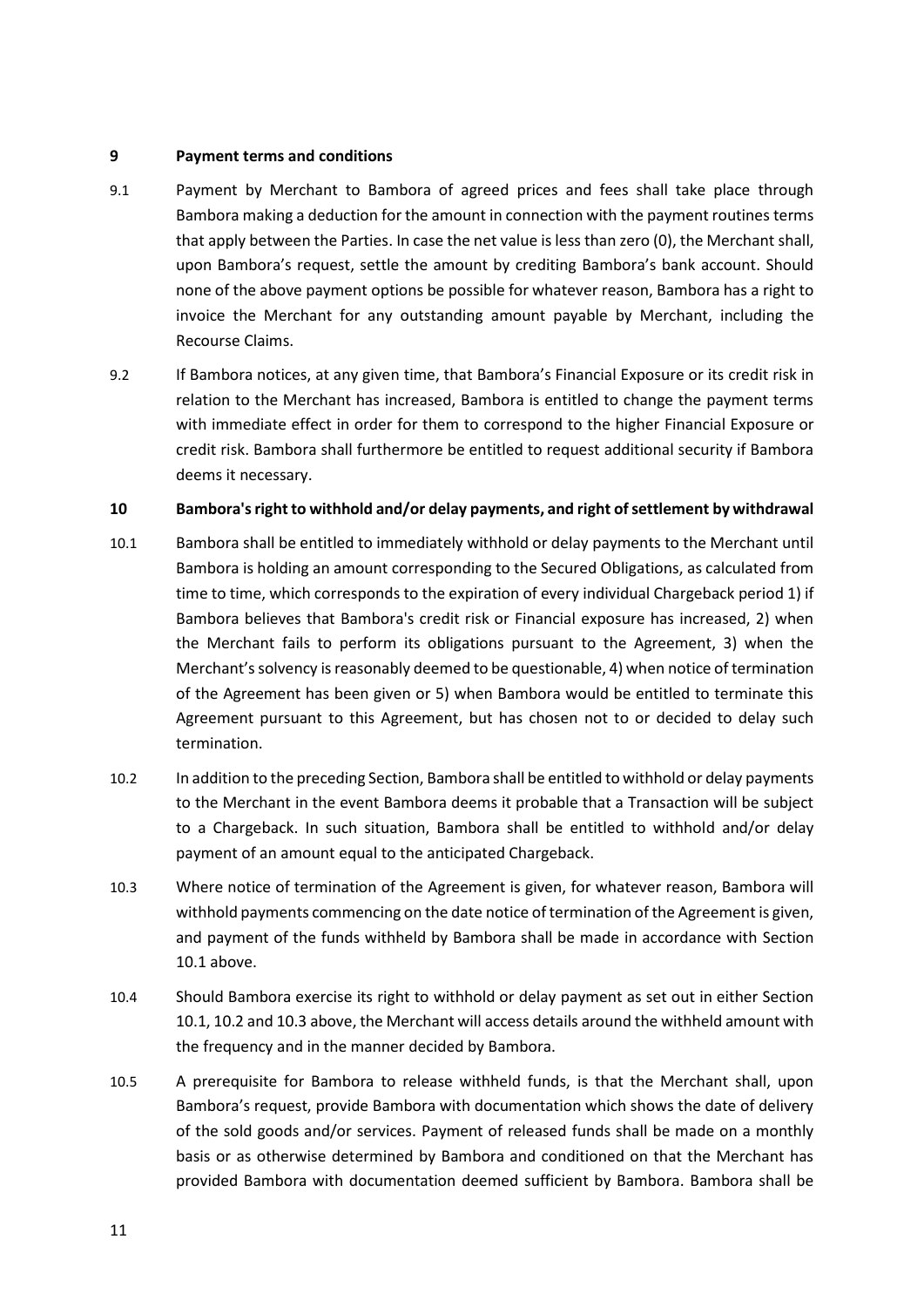entitled to withhold funds corresponding to the outstanding value of the undelivered or unused goods and/or services (as determined on the basis of the information received from the Merchant).

- 10.6 Payments which have been withheld or delayed pursuant to the aforesaid may be applied by Bambora in respect of all the Merchant's obligations/undertakings to Bambora pursuant to the Agreement. The aforesaid shall also apply to obligations which arise following the termination of the Agreement until the day Bambora pays the total amount of withheld or delayed payment.
- 10.7 Any Collateral held by Bambora pursuant to this Agreement may be applied by Bambora in the discharge (by way of set-off or otherwise) of the Merchant's payment obligations pursuant to this Agreement (and both before and after termination of this Agreement.

## **11 Pledge of collateral**

- 11.1 The Merchant hereby irrevocably and unconditionally, on the terms and conditions set out herein, pledges to Bambora all its rights, title and interest in and to the Collateral for the purpose of constituting security for the Secured Obligations.
- 11.2 The Parties agree that the Pledge created pursuant to this Agreement is legal, valid and enforceable against the Merchant upon the execution of this Agreement.
- 11.3 The Merchant shall promptly, at its own expense, do whatever Bambora reasonably requires:
	- a) to perfect or protect the Pledge or the priority of the Pledge; and
	- b) to facilitate the enforcement of the Pledge or the realisation of the Collateral or the exercise of any rights vested in Bambora by reason of the Pledge;

including executing any transfer, assignment or assurance to, or as requested by, Bambora, making any registration and giving any notice, order or direction considered necessary or desirable by Bambora.

- 11.4 On and at any time after the occurrence of a Payment Default or any default in paying any other amount payable by it to Bambora under this Agreement and as long as it is outstanding, Bambora shall have the right to enforce the Pledge and immediately withdraw the Collateral, or any part thereof, from the client fund account and set them off against any outstanding Recourse Claim or any amount due but unpaid or enforce the Pledge in any other way and on such terms as Bambora determines.
- 11.5 The Pledge shall be a continuing security and will extend to the ultimate balance of the Secured Obligations and shall continue in force, regardless of any intermediate payment or discharge in whole or in part of the Secured Obligations.

## Terms of online payment

This Section contains provisions regarding the possibility of receiving payment with Cards and other payment methods online.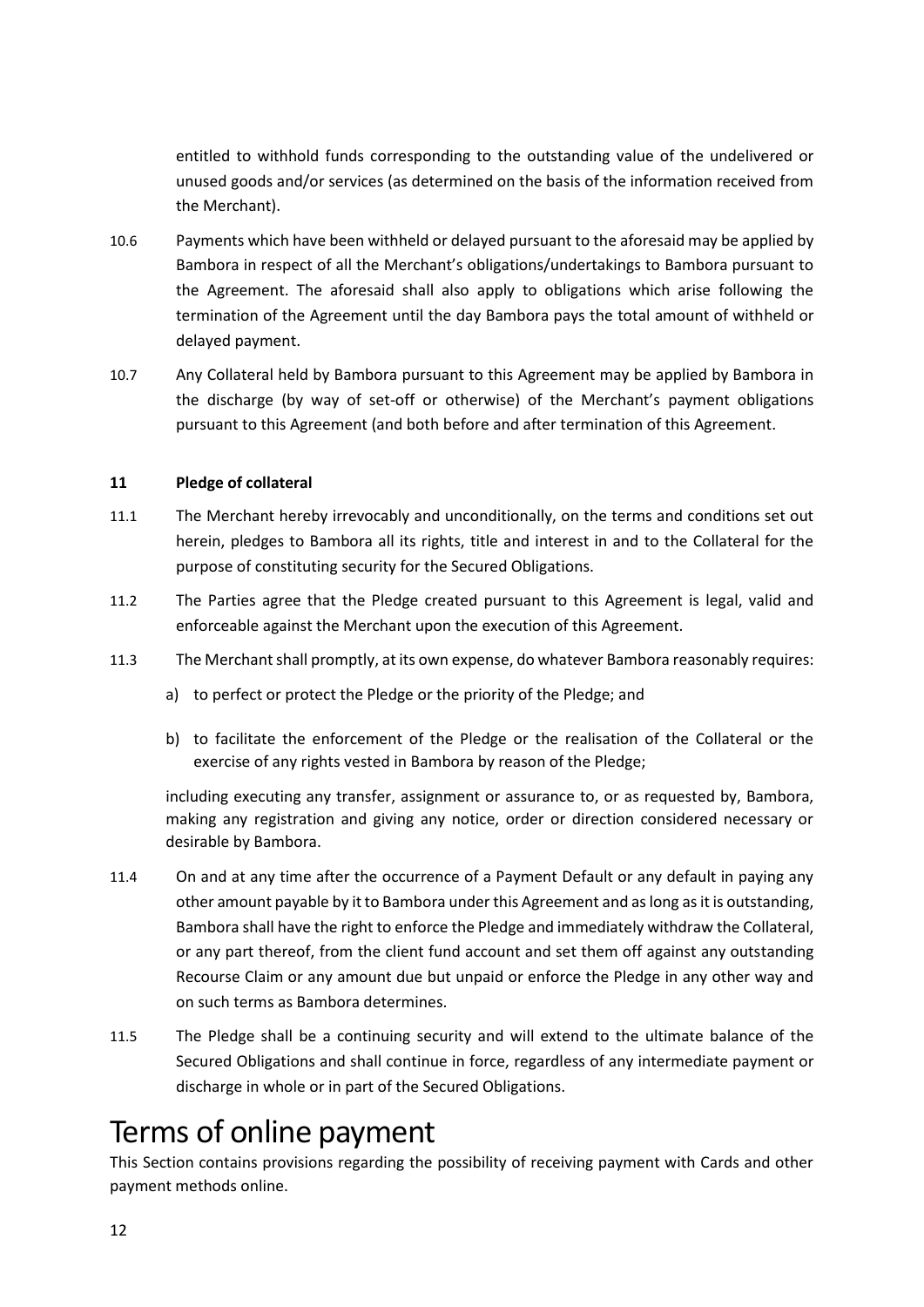#### **12 The Service**

12.1 Bambora is providing a technical gateway/payment exchange to the Merchant for the Payment Service(s) that the Merchant has chosen in connection with its order, and which are stated in the order confirmation.

### **13 Domain(s)**

- 13.1 The Merchant has the sole right to create access to the payment system from domains included in the agreement with Bambora.
- 13.2 If the Merchant has not entered into any other specific agreement with Bambora, the agreement with Bambora consists of a single domain. If the Merchant would like access to the payment system from other domains, the Merchant must contact Bambora.

#### **14 Code and script**

- 14.1 The Merchant must personally implement code on its website that enables the Merchant to receive payments via Bambora's Payment Service. Bambora will provide the Merchant with technical documentation, which can also be found on the Bambora website.
- 14.2 If the Merchant would like Bambora to assist it in the implementation of the Payment Service, the service can be performed by specific agreement and according to Bambora's current hourly rate for such services.

### **15 Merchant testing**

- 15.1 Following the conclusion of this Agreement, the Merchant has the right to perform a system test by following the procedure described by Bambora in the technical documentation.
- 15.2 The Merchant is obligated to provide the information that Bambora needs to test the Payment Service.

## **16 Statistics**

As soon as use of the Payment Service has commenced, Bambora will be storing data and statistics on payments completed. From the time the Agreement is concluded, the Merchant will have access to statistics. The Merchant can access its statistics by using the login function on the Bambora website (www.bambora.se), and then logging in using the Merchant's username and password.

## **17 Operation**

- 17.1 Bambora strives to always have as high an availability level as possible for its services. However, a specific level of service availability cannot be guaranteed, due to the nature of the internet and the fact that Bambora cannot monitor all the parts and elements that are included in the communication solution between the Merchant and Bambora. Bambora's availability, measured over a month, is usually around 99.8%.
- 17.2 To ensure high availability, Bambora continuously maintains and updates the hardware and software used. Maintenance that can lead to downtime for shorter periods is performed as far as possible at times with low payment traffic. Bambora will notify customers of maintenance via email well in advance before the maintenance is performed.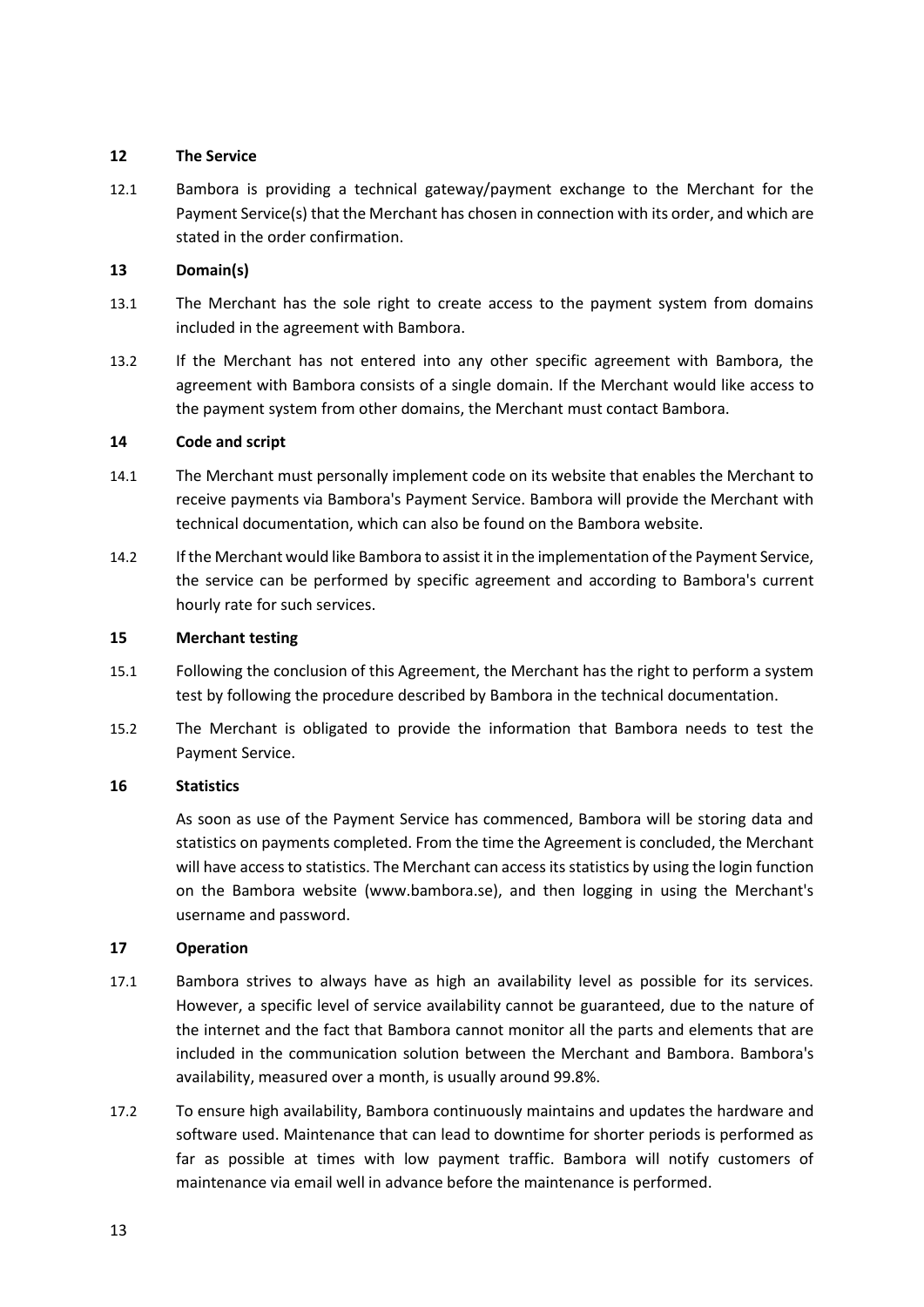#### **18 Encryption**

18.1 All transfers within the payment system of Card Information from the Merchant to Bambora and Bambora's storage of such data will take place in accordance with the requirements set out in the regulations Payment Card Industry Data Security Standard (PCI DSS).

### **19 Backup copies**

- 19.1 Bambora performs daily backups of all its servers and systems. The backups are performed and stored in accordance with the Card Schemes' PCI certification requirements.
- 19.2 If the Merchant loses data and the loss is caused by Bambora's actions, Bambora can assist the Merchant to recover the data based on the most recent working backup. The Merchant does not have the right to make any further claims vis à vis Bambora regarding the loss of data.
- 19.3 If the Merchant loses data due to circumstances for which Bambora is not responsible, including the Merchant's own circumstances, Bambora may, at separate cost, assist the Merchant in restoring the data from the most recent working backup to the extent possible. However, Merchants are advised to always make backup copies of their own data.

#### **20 Password**

- 20.1 In connection with the conclusion of this Agreement, the Merchant will receive a username and password, which the Merchant must use to access and administer its Payment Service with Bambora.
- 20.2 The Merchant must always keep its username and password secret from all but authorised employees of the Merchant. If the Merchant suspects that a third party has come into possession of the password, the Merchant must immediately inform Bambora.
- 20.3 Bambora may require the Merchant's password to have a certain minimum length and complexity, and may at any time and at its sole discretion require the Merchant to change its password.

#### **21 Antivirus software**

21.1 All Bambora servers are equipped with an up-to-date antivirus program. The Merchant should secure its computers with up-to-date antivirus software. If Bambora encounters viruses or the like from the Merchant on several occasions, Bambora may terminate the connection to the Merchant and also demand the Merchant installs and updates an antivirus program.

## **22 Security checks**

- 22.1 The IT systems that Bambora uses for the Payment Services are certified and securityapproved as per the Card Schemes' PCI standard and undergo an annual IT review, which is carried out by a recognised IT security company.
- 22.2 Every quarter, a recognised IT security company scans Bambora's servers and networks to increase security and avoid hacking.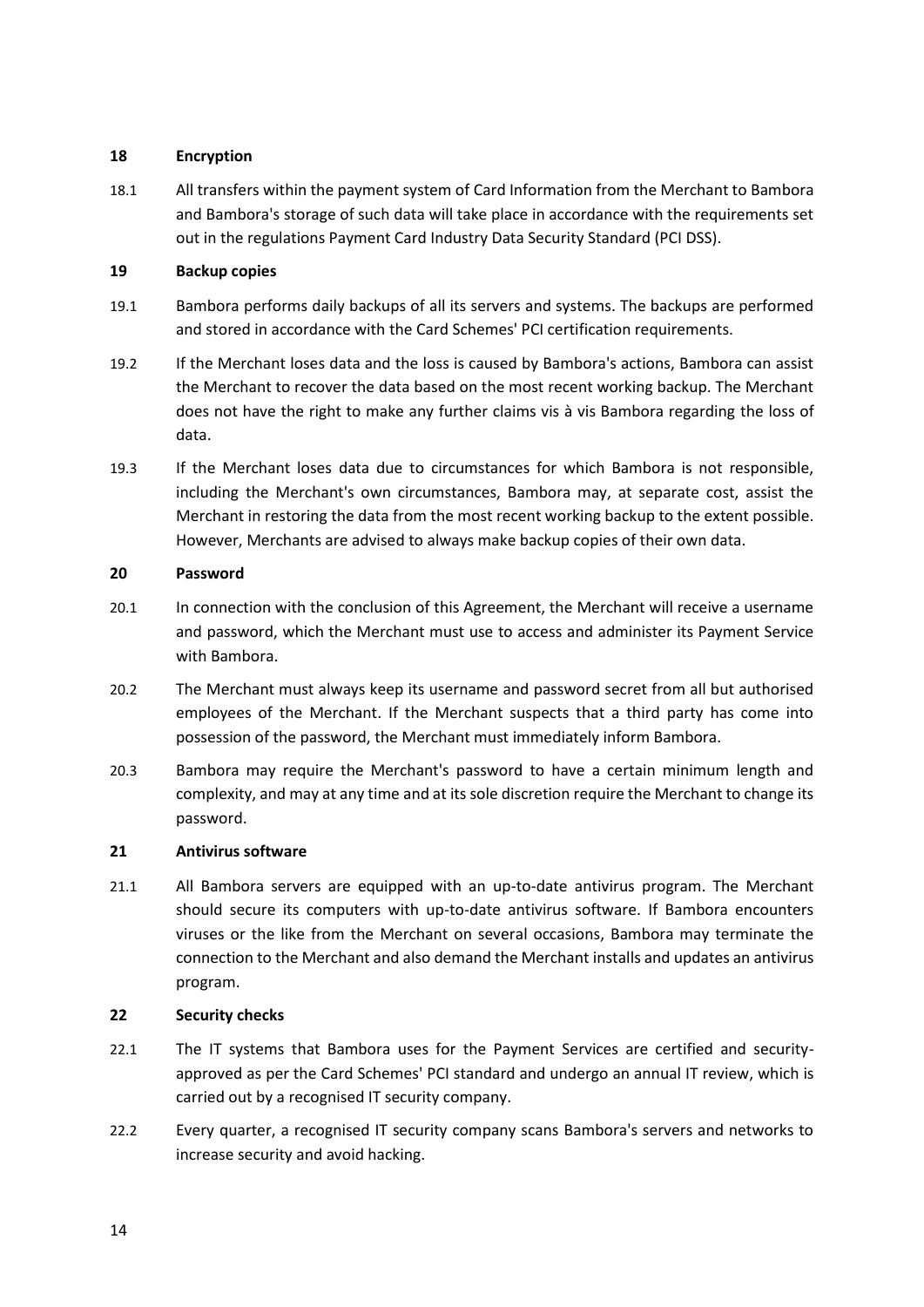#### **23 Misuse, etc.**

- 23.1 Bambora strives to avoid misuse of its services, but cannot guarantee that Bambora's IT system will not suffer any misuse or hacking.
- 23.2 The Merchant must immediately inform Bambora if it has been subjected to misuse of Card Information or if the IT systems used by the Merchant have been subjected to attempted or actual hacking. In the same way, if the Merchant suspects misuse of Card Information or of Bambora's services or that Bambora's IT system has been or will be hacked, Bambora must be informed.
- 23.3 If Bambora considers that the Merchant is abusing the Payment Service, breaching the security rules and guidelines issued by Bambora or the supplier, or that abuse is taking place from a domain belonging to the Merchant, Bambora has the right to suspend the Merchant's use of the Payment Service or deny access to the Payment Service from the domain concerned.
- 23.4 Bambora does not take responsibility for any consequences that may arise if the Merchant has not complied with the security rules and guidelines issued by Bambora.

#### **24 Transfer of Card Information**

- 24.1 In cases where the Merchant comes into contact with card numbers, the Merchant undertakes to comply with and fulfill the conditions set out in the PCI DS Standard. The applications developed by the Merchant or third parties that were used to perform/support the Payment Service must have been developed in accordance with the PA DS Standard.
- 24.2 The Merchant does not have the right to share Card Information with its own servers or any third-party servers, unless the payee, including the Merchant itself, is specifically PCIcertified.
- 24.3 If Bambora discovers that the Merchant is sharing such data, Bambora has the right to immediately suspend the Merchant's use of the Payment Service. The Merchant may not regain access to the services until the Merchant can demonstrate that it meets all legal requirements and PCI regulations for payees.
- 24.4 In such cases, Bambora has the right to inform competent authorities and companies, including suppliers, and Bambora may also require the Merchant to inform specific authorities, companies or Cardholders.

## **25 Laws and regulations, etc.**

- 25.1 Bambora fulfils the Regulations and the PCI requirements.
- 25.2 The Merchant is obligated to comply with the applicable legislation and applicable conditions for payees set out in the PCI Standard.
- 25.3 Bambora does not assume any liability for the legality of the Merchant's use of the payment system or the content of the data that the Merchant transmits in connection with the solution. It is entirely up to the Merchant to comply with the legislation vis à vis its own customers and third parties.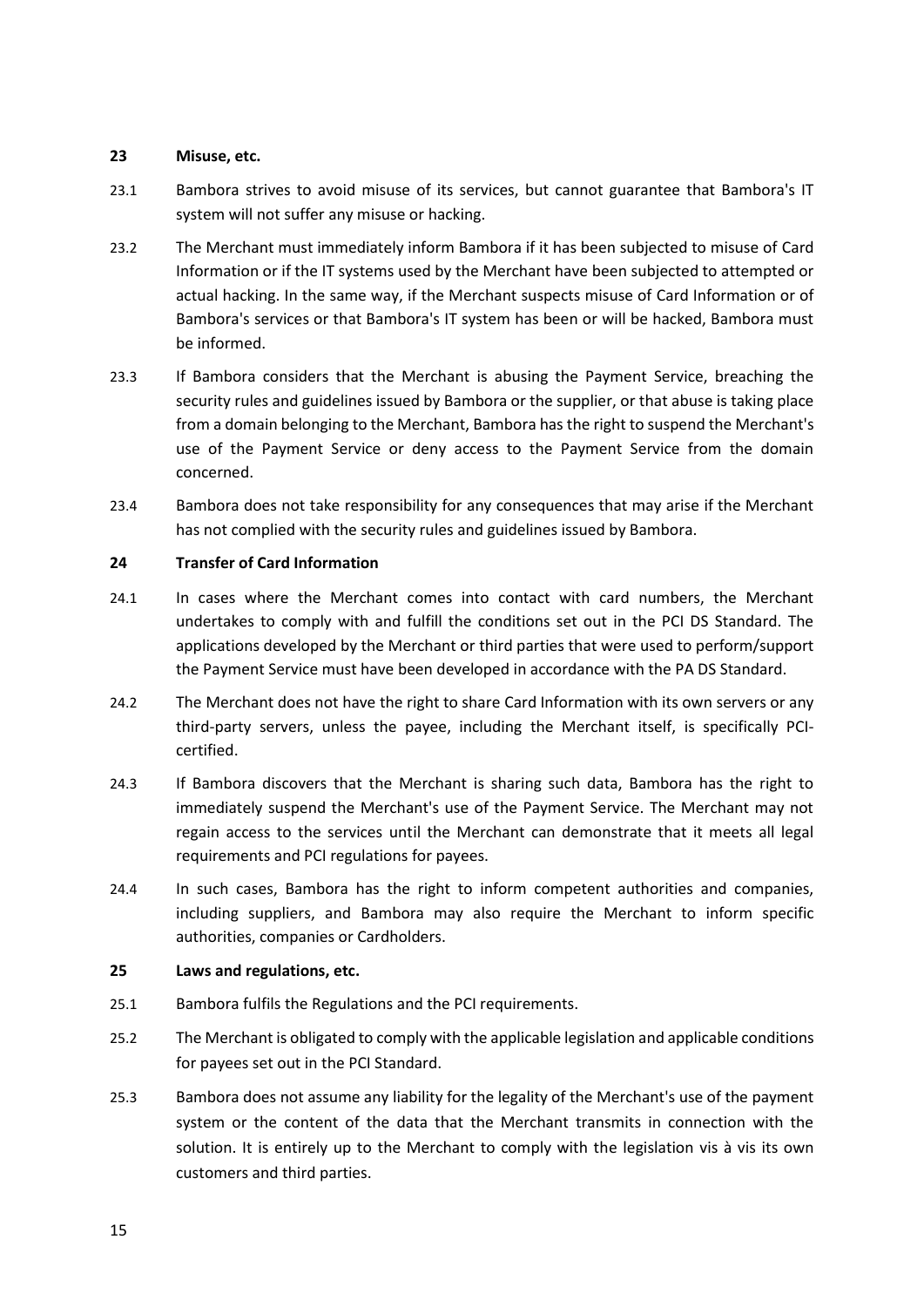<span id="page-15-0"></span>25.4 The Merchant will indemnify Bambora in respect of claims that third parties or authorities may make against Bambora in the event of alleged violations of third-party rights or the Merchant's breach of existing legislation, or conditions from a supplier. In the event of such claims, Bambora has the right to prevent the Merchant's use of Bambora's services without warning.

#### **26 Rights**

- 26.1 Bambora holds all the rights, including intellectual property rights, to the code and other materials made available to the Merchant in connection with the use of Bambora's Payment Services.
- 26.2 The Merchant will only receive temporary, non-exclusive user rights to the Code and other materials made available to the Merchant, and the Merchant does not have the right to copy the Code or other materials to a greater extent than necessary, as compensation for the use provided for in this Agreement.
- 26.3 The Merchant's use of the code and other materials made available to it presupposes that all outstanding sums are paid to Bambora.
- 26.4 The Merchant's breach of these rights will be considered a material breach of contract.

## Terms of invoice payment and instalment payment

This Section contains provisions relating to Bambora's Invoice and instalment payment Service ("**the Invoice and instalment payment Service**") provided by Bambora via the subcontractor Collector Bank AB.

## **27 Contractual relationship**

- 27.1 Collector is not directly associated with the Merchant. The Merchant's contracting counterparty is Bambora. Collector Bank AB is, however, in a direct contractual relationship with the end customers who purchase the Merchant's goods and services ("**the Customer**") and who pay for their purchase using the Invoice and instalment payment Service. In the first instance, the Merchant must contact Bambora with the information that the Merchant is obligated to provide under these general terms and conditions and with any questions or comments.
- 27.2 In the Merchant's online store, the Customer can choose to pay by invoice. After the Customer has received the invoice, the Customer can apply to pay for the purchase in instalments via Collector. The Customer is then given the opportunity to choose from the payment plan options that Collector offers at any given time. Once the Customer chooses payment by instalments, the Customer is given the opportunity to choose from the payment plan options that Collector can offer.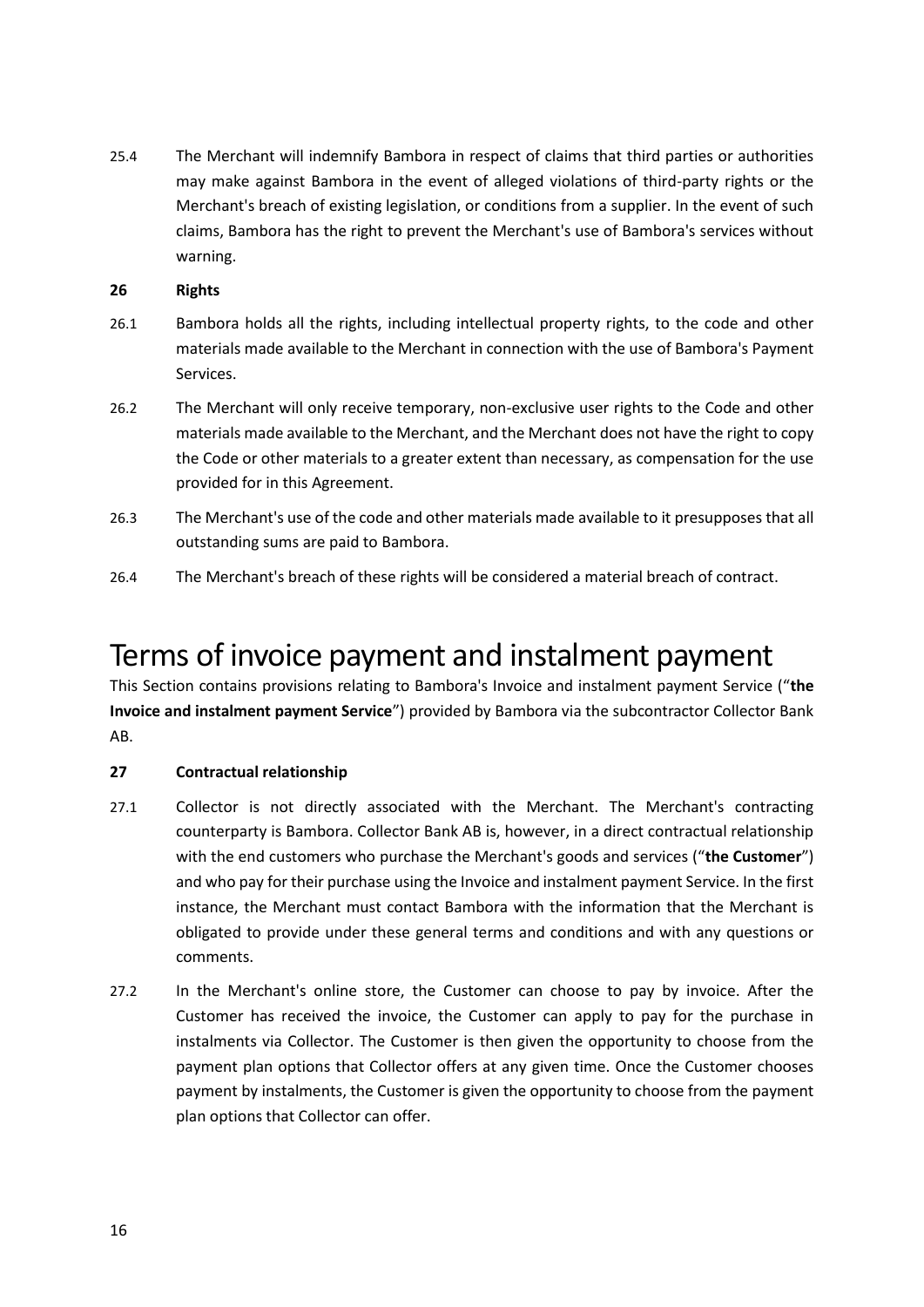#### **28 Granting of credit for purchase**

- 28.1 Collector grants a one-time credit for the Customer to purchase goods and services ("**the Purchase**") and which the Customer has chosen to pay through the Invoice and Instalment Payment Service, all as stipulated in the individual credit agreements between Collector and the Customer. The credit risk arising from the Purchase is thus transferred to Collector. The Customer's creditworthiness is checked in real time based on the information provided by the Customer to Collector.
- 28.2 In order for a Customer to be granted credit, Collector must issue a positive credit decision. Collector has the right to refuse an End Customer credit on justified grounds. Collector's customer service is responsible for providing Customers with information about credit decisions concerning them.
- 28.3 Collector is responsible for providing Customers with the contact details for its customer service and an online helpline for the Customer.
- 28.4 Collector's credit assessment and lending presupposes that a valid and binding purchase agreement has been concluded between the Customer and the Merchant. The Merchant is responsible for ensuring that those Customers who, in the event of online sales, are forwarded to the payment page have concluded valid purchase agreements. Collector assumes no liability vis à vis the Merchant in cases where it transpires after the credit check that the credit agreement between the Customer and Collector cannot be concluded, if the error is not Collector's, nor for any consequences in the event of a failed credit agreement.
- 28.5 When using the Invoice and Instalment Payment Service, an invoice will be sent to the Customer with a payment deadline of fourteen (14) calendar days. The Merchant has the right to add a reasonable shipping fee and a reasonable invoice fee to the Purchase sum, which will be added to the total amount for which Collector is to grant credit. Collector does not provide credit for amounts other than those mentioned above.
- 28.6 Collector charges the Customer the following interest and fees: [https://cdn.walleypay.com/terms/Terms\\_FI.pdf.](https://cdn.walleypay.com/terms/Terms_FI.pdf) Collector is responsible for this pricing and has the right to change the customer prices due to, for example, increased general production costs, changes in the Merchant's business model, increases in interest rates, significant changes in the business environment, new legal requirements or for other important reasons. The Merchant undertakes to remain up to date with the current price list stated above.

#### <span id="page-16-0"></span>**29 Payment and fees**

- 29.1 Bambora will pay compensation to the Merchant for Purchases for which Collector has granted credit in accordance with these general terms and conditions ("**the Payment**").
- 29.2 The Merchant will pay the cost of the Invoice and Instalment Payment Service to Bambora in accordance with these general terms and conditions, at the amounts stated in the applicable price list ("**the Fees**").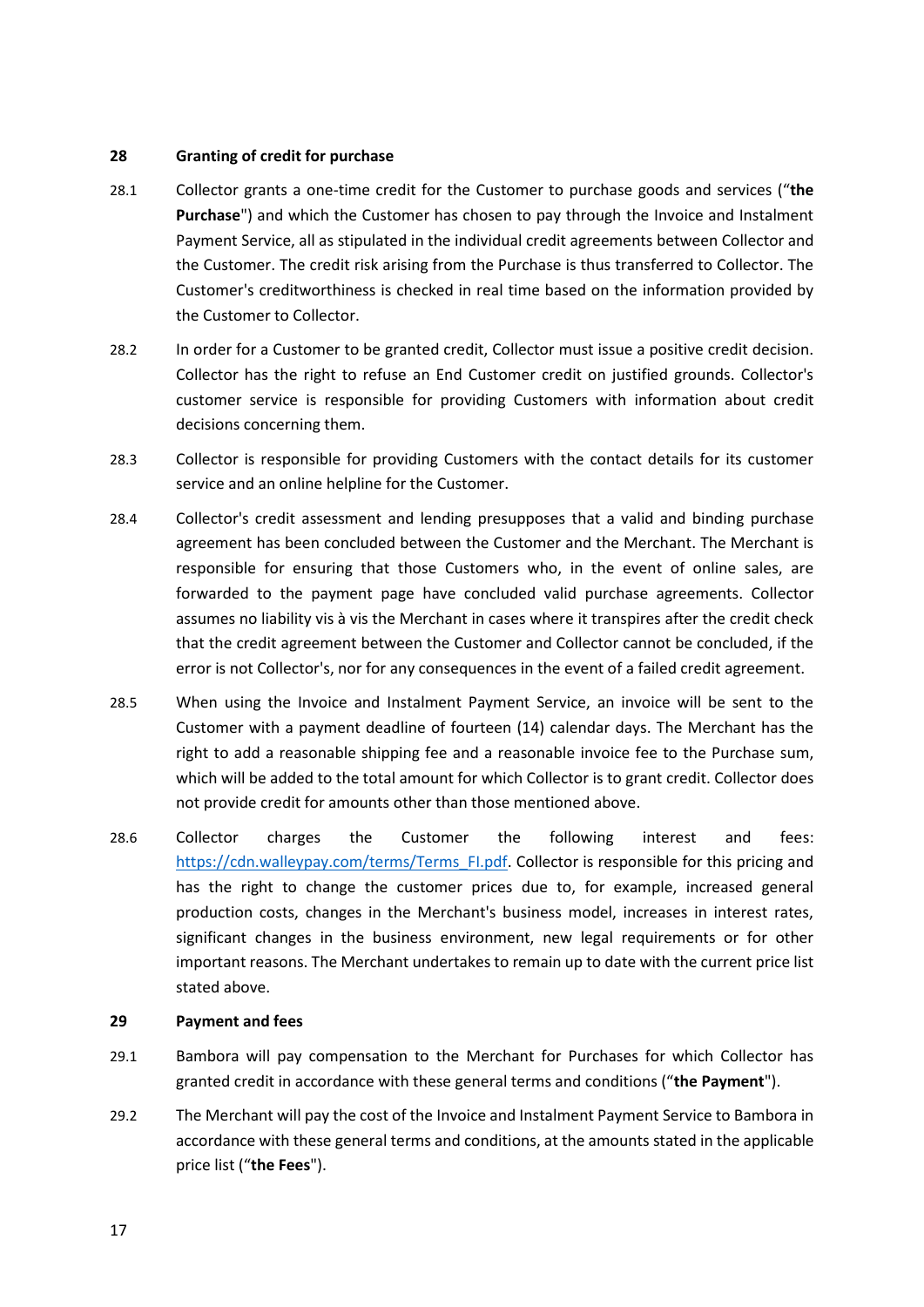- 29.3 Bambora will furnish Payment to the Merchant after deduction of the amount the Merchant must pay to Bambora, including but not limited to the Fees (net settlement model). Payment will be made within seven (7) calendar days of the Purchase on a Banking Day, provided that the Merchant has activated the Purchase. This means that the payment will be further delayed in the event that the Merchant has not sent the product or performed the service (e.g. as a result of the product not being in stock at the time of the Purchase). Payment to the Merchant furthermore presupposes that Bambora has found no grounds to withhold funds from the Merchant in accordance with the provisions in Sectio[n 30](#page-17-0) below.
- 29.4 The Merchant is not entitled to activate the Purchase until the product has been sent (or the service has been performed) in accordance with Sections [30.1](#page-17-1) and [30.2.](#page-17-2) In any case, it is a requirement that the product purchased by the Customer has been sent to the Customer for Payment to the Merchant to take place. The Merchant undertakes to inform Bambora (i) of when the product has been delivered, (ii) if the product has not been delivered to the Customer or (iii) if the Customer has not picked up the product. The Merchant undertakes to deliver the product to the Customer within ninety (90) days after completion of the Purchase. If the Merchant has not delivered the product to the Customer within ninety (90) days, or if the Merchant cannot verify that the Customer has picked up the product, Collector has the right to declare the Purchase cancelled and thereby cancel the Invoice and Instalment Payment Service vis à vis the Customer. Collector is not responsible for granting credit in the event of late delivery. The Merchant must set conditions for the Customer that match Bambora's requirements in this regard, i.e. requirement that the product be collected within ninety (90) days. In the event that the Agreement ceases to apply after termination by one of the Parties and the Merchant has undelivered products, Collector has the right to declare the Purchase cancelled and thereby cancel the Invoice and Instalment Payment Service vis à vis the Customer.
- 29.5 Payments are to be made to the bank account specified by the Merchant. Bambora has the right to offset and deduct any Fees yet to be paid by the Merchant and other payments to be made to Bambora, from Bambora's Payments to the Merchant. If the funds available are insufficient for offsetting, the Merchant is obligated to pay such outstanding debt to Bambora within one (1) week of the Merchant receiving a written request from Bambora to do so. If such payment is not received, Bambora has the right to invoice the Merchant for such debt.

#### <span id="page-17-0"></span>**30 Complaints, returns and delivery requirements for Invoice and Instalment Payment**

- <span id="page-17-1"></span>30.1 Regardless of the method of delivery, products and services purchased must be delivered to the person and address that has been approved by Collector during the credit check.
- <span id="page-17-3"></span><span id="page-17-2"></span>30.2 If the goods are delivered to a postal agent, the delivery point must be the delivery point that is closest to the Customer's approved address or within 10 kilometres of that address.
	- a) The goods must be sent by trackable mail, i.e. by registered letter or with a tracking number.
	- b) The logistics company must have security routines for their deliveries.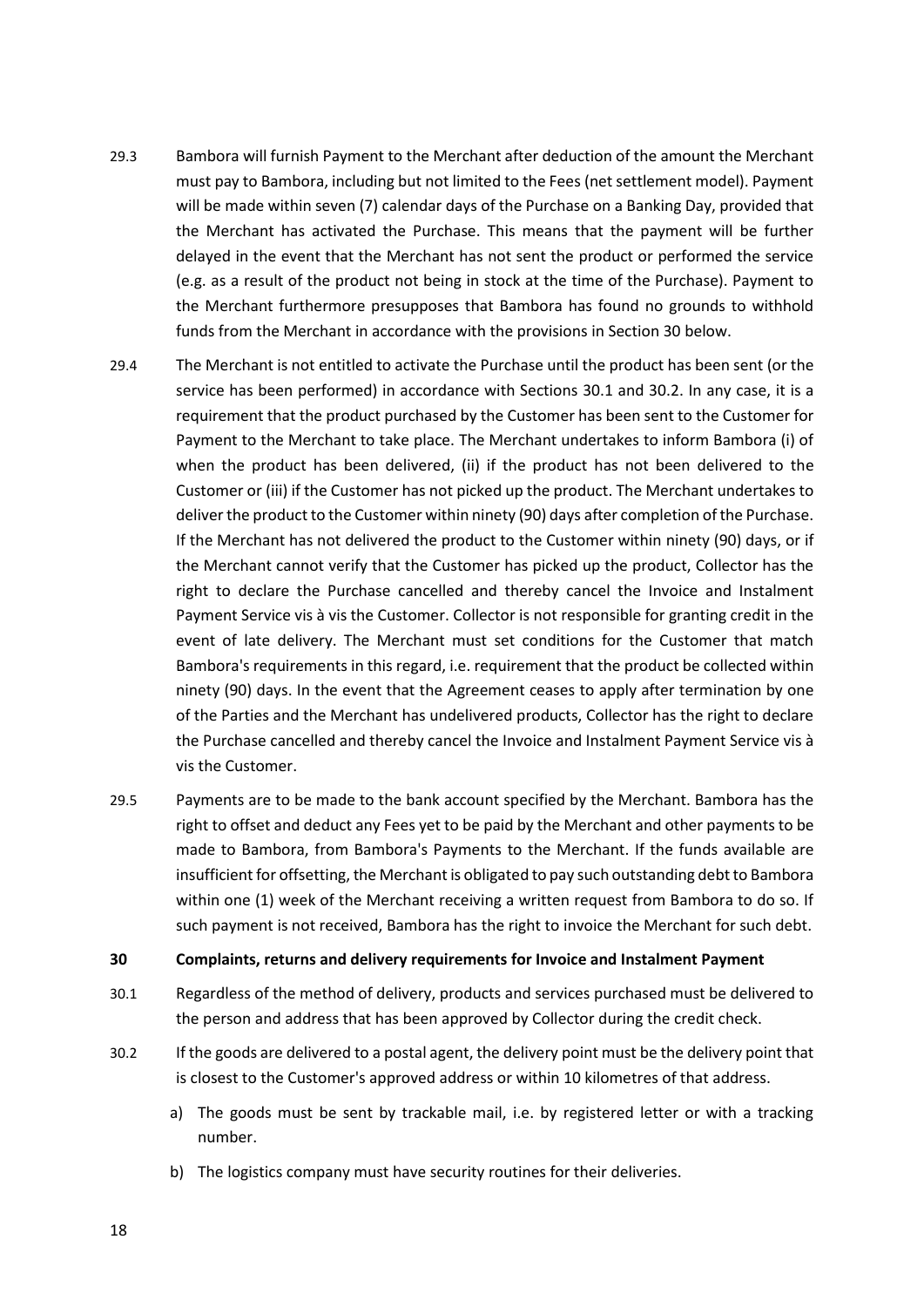- c) In the case of a home delivery, confirmation of the delivery must be ensured by way of valid ID check and the recipient signing.
- <span id="page-18-0"></span>d) If the delivery is picked up by a representative, the recipient's ID document must be presented and the recipient's name registered.
- e) The details under Sections [a\)](#page-17-3) to [d\)](#page-18-0) above must be documented and provided to Bambora upon request.
- 30.3 The Merchant undertakes to take full responsibility for any losses and/or costs incurred by Bambora as a result of cancellation or cancellation of Purchases, withholding of transaction price, defects in goods or services, delayed deliveries of acknowledgement of receipts for services, and any other claims and complaints coming from the Customer that depend on the actions of the Merchant or its subcontractor.
- 30.4 Bambora is entitled to exercise its right to offset or, if insufficient funds are available, reimbursement from the Merchant if costs have arisen as a result of (i) the goods or services being sent or delivered to an address not approved by Collector, (ii) the possibilities to claim or receive compensation for the Purchase are limited (e.g. when payment has already been demanded or the product has been sold to a third party), (iii) there is an ongoing dispute between the Customer and the Merchant based on a circumstance other than the Customer's unwillingness to pay, i.e. as a result of defective goods/services or a delivery has not been made, (iv) a Purchase has taken place where a claim is made against a company or against an individual who shares a financial interest with the Merchant, including group companies, employees or the Merchant's owners, (v) Purchases have been made where the customer has received cash, cheques or the like, (vi) the Merchant has not provided Bambora with the Customer's e-mail address and telephone number, (vii) the Merchant does not comply with the fraud provisions set out in these general terms and conditions, (viii) the Merchant commits a breach of this Agreement, (ix) the Customer exercises their legal right to withdraw, or the Merchant has granted an extended right to withdraw, (x) the Merchant has not used registered mail or trackable mail as provided for in these terms and conditions, or when the tracking number is not provided at Bambora's request, or, (xi) the Merchant uses terms and conditions vis à vis a Customer who does not comply with these terms and conditions.
- 30.5 If the Merchant accepts cancellation or revocation of Purchases for reasons other than mandatory legal provisions or for a reason outside the purchase agreement between the Merchant and the Customer, the Merchant is also obligated to compensate Bambora for any credit interest and handling fees not received from the Customer and other costs that Bambora may have incurred as a result. If it transpires that the Merchant has completed the Purchase with the incorrect use of information due to the Merchant not having checked the Customer's identity with due care and diligence, Collector has the right to cancel the Purchase. In such a case, Bambora has the right to exercise its right of offsetting and reimbursement.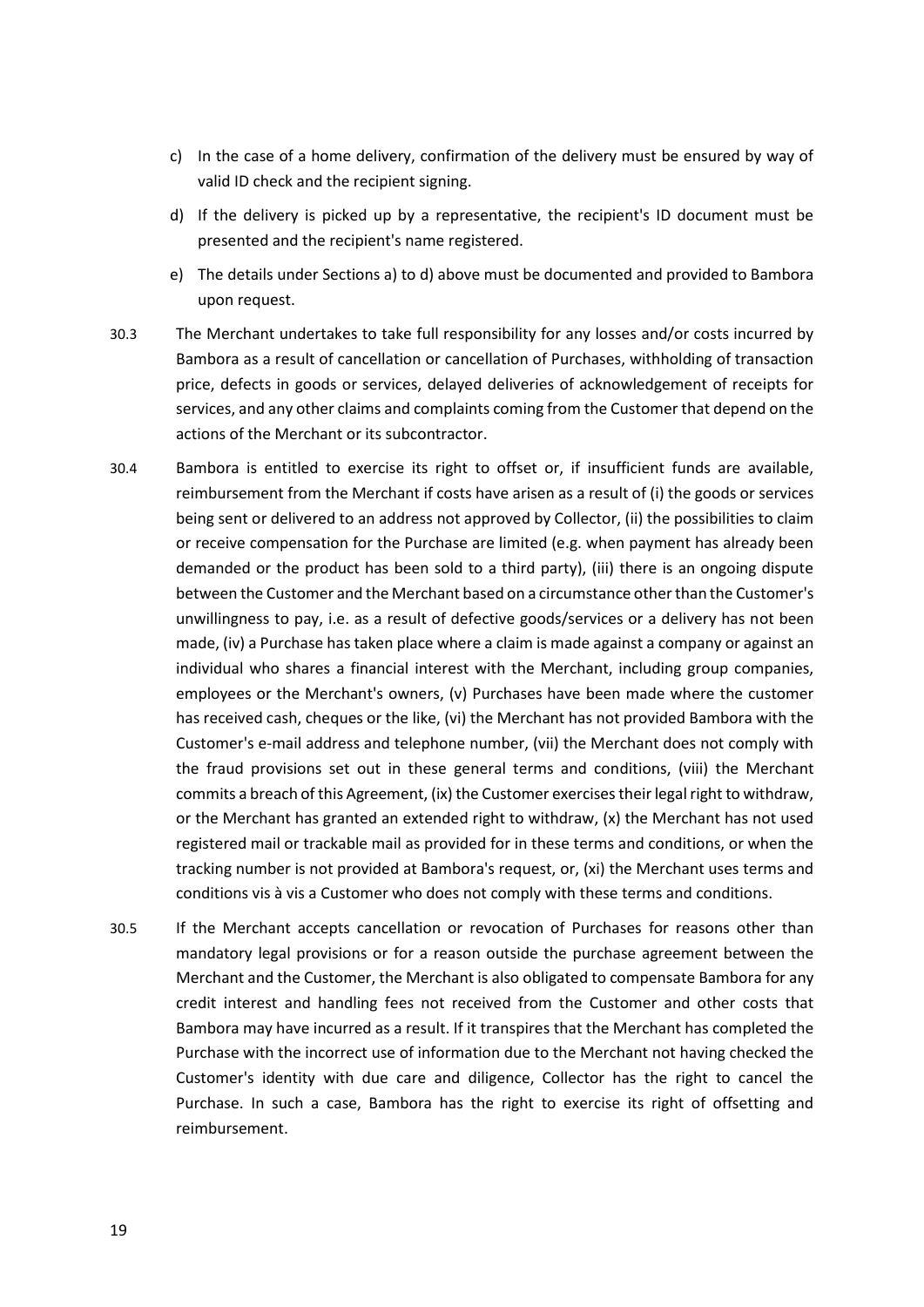- 30.6 The Merchant is obligated to inform Bambora without delay of any Purchase cancelled or revoked, as well as of all price discounts, partial refunds and other binding requirements from Customers.
- 30.7 Should Bambora be held liable to repay the purchase price to the Customer in full or in part, or to pay compensation or other type of payment to the Customer as a result of the joint liability referred to in the applicable consumer protection legislation, the Merchant is obligated to reimburse Bambora in full for all costs incurred by Bamboo as a result.
- 30.8 The Merchant is not entitled to grant the Customer use of the Invoice and Instalment Payment Service to pay for a down payment, cash contribution or the like in order to obtain credit or take out a loan with the Merchant or a third party.
- 30.9 The Merchant must answer questions from Bambora regarding fraud cases within twentyfour (24) hours of being contacted by Bambora.

#### **31 Tax consequences**

Each Party shall bear sole responsibility for any value added tax (VAT) or other tax consequences incurred as a result of the Invoice and Instalment Payment Service.

#### **32 Compensation for loss or damages**

In addition to the liability clause found elsewhere in this Agreement, such as in Section [25.4,](#page-15-0) the Merchant must reimburse Bambora for any credit interest and handling fees that have not been received from the Customer and any other costs that have been incurred by Bambora as a result of the Merchant accepting a termination or cancellation of a purchase agreement for reasons other than mandatory legal provisions or due to circumstances that are outside the purchase agreement between the Merchant and the Customer.

#### **33 Transitional period**

Until further notice, Collector, instead of Bambora, will be the party who is in contact with the Merchant and thus handling Payment to the Merchant of funds that have flowed in as a result of the Purchase. The rights and obligations attributed to Bambora in these terms and conditions (such as in Sections [29](#page-16-0) an[d 30\)](#page-17-0) therefore apply to mutatis mutandis to Collector.

#### **34 Other**

- 34.1 The Merchant's online store must have, as a minimum, SSL protection. The Merchant may not store personal data that has been obtained for the credit decision in its own databases without having obtained the prior permission of the Customer.
- 34.2 The Merchant shall ensure that Collector's General Credit Terms applicable at any given time are available for the Customer to read upon request. The current version is available (in Swedish) at the following link: [https://cdn.walleypay.com/terms/Terms\\_SE.pdf](https://cdn.walleypay.com/terms/Terms_SE.pdf) and (in Finnish) at the following link: [https://cdn.walleypay.com/terms/Terms\\_FI.pdf.](https://cdn.walleypay.com/terms/Terms_FI.pdf)
- 34.3 In cases where the Merchant intends to display marketing and advertising materials relating to the Invoice and Instalment Payment Service, such materials must be obtained from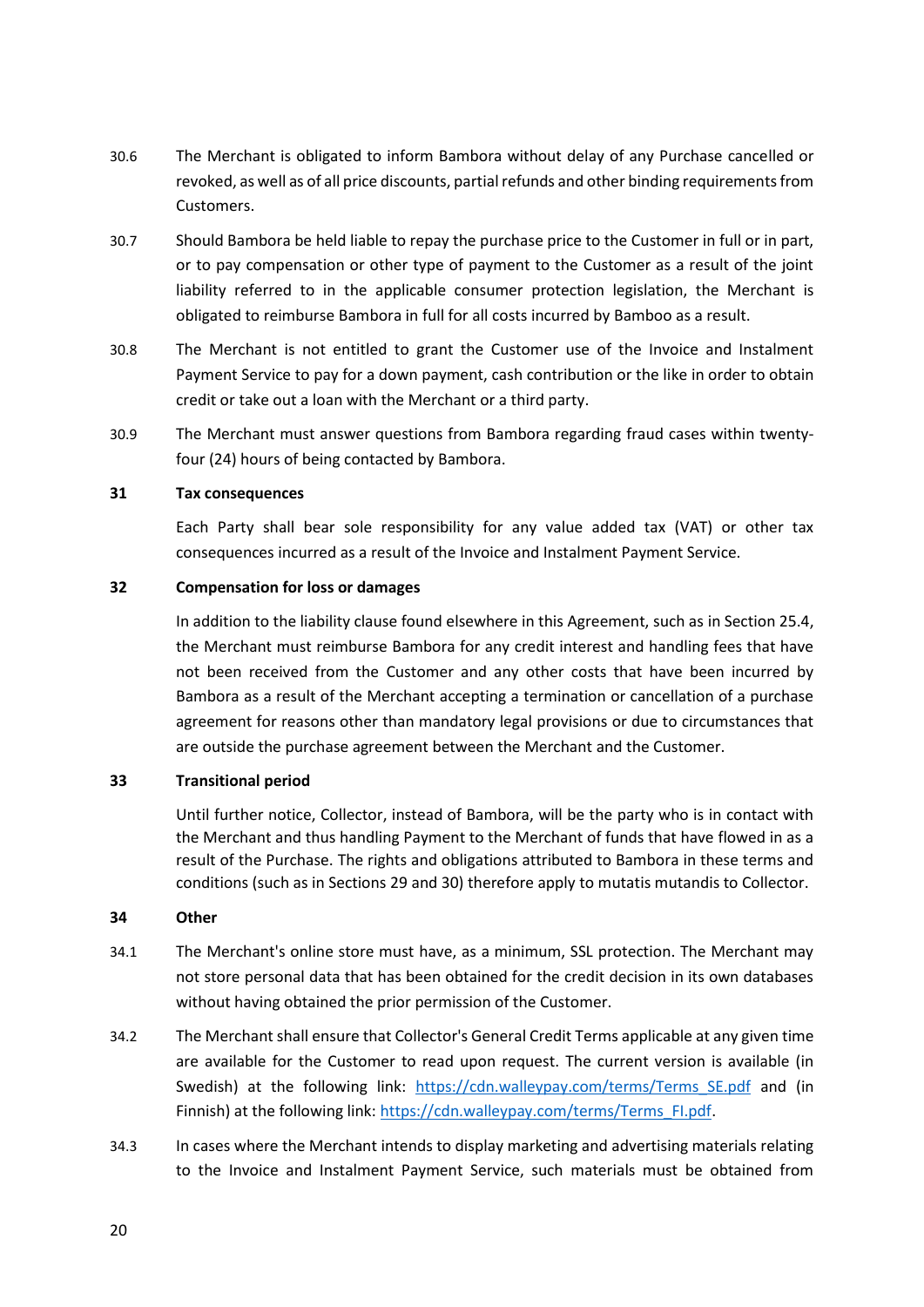Bambora. Due to certain legal requirements pertaining to creditors, the Merchant's own materials may not be used for marketing.

- 34.4 According to the law governing the registration of certain creditors, the creditor must store credit documents and related details of the credit granting process for five (5) years from the date on which the credit became due for full payment. The provision also applies to marketing and advertising materials and, for that reason, the Merchant must keep such materials on behalf of Collector for the prescribed period.
- 34.5 Bambora, Collector and the Merchant have the right to use subcontractors in their operations. Bambora, Collector and the Merchant have full responsibility for the work and actions of any subcontractors in the same way as they are responsible for their own work and their own actions.
- <span id="page-20-0"></span>34.6 Within the framework of the Invoice and Instalment Payment Service, Bambora will be processing the Customer's personal data on behalf of the Merchant as part of Bambora sharing them with Collector. For this reason, the Merchant and Bambora have concluded a personal data processing agreement which is annexed to, and forms part of, this Agreement. In the event of any conflict between the personal data processing agreement and the Agreement in general, the personal data processing agreement shall take precedence to the extent that the conflict concerns Bambora's processing of the Customer's personal data.

## Terms for direct payment via Nordea e-payment

This Section contains provisions relating to direct payment ("**Nordea e-payment**"). The Merchant has the right to add Nordea e-payment as an alternative means of payment provided that the Merchant notifies Bambora and otherwise fulfills the terms of this Agreement.

## **35 Contractual relationship**

- 35.1 In order for the Merchant to be able to receive payment via Nordea e-payment, 1) the Merchant must have signed an agreement with Nordea ("**the Bank**") to receive payment via Nordea e-payment and 2) the Merchant must provide the agreement number/ID and the MAC key issued by the Bank to Bambora.
- 35.2 The Merchant's contracting counterparty for the Nordea e-payment service is the Bank. If the Merchant has any questions about Nordea e-payment, the Merchant should primarily contact the Bank.
- 35.3 The Merchant undertakes to immediately inform Bambora of significant changes in the relationship with the Bank concerning Nordea e-payment and that may negatively affect Bambora, and furthermore whether the Nordea e-payment agreement with the Bank has been cancelled (regardless of the reason).
- 35.4 The Merchant has the right at any time to cancel access to Nordea e-payment through Bambora's Payment Service, whereby Bambora, upon the Merchant's notification, has the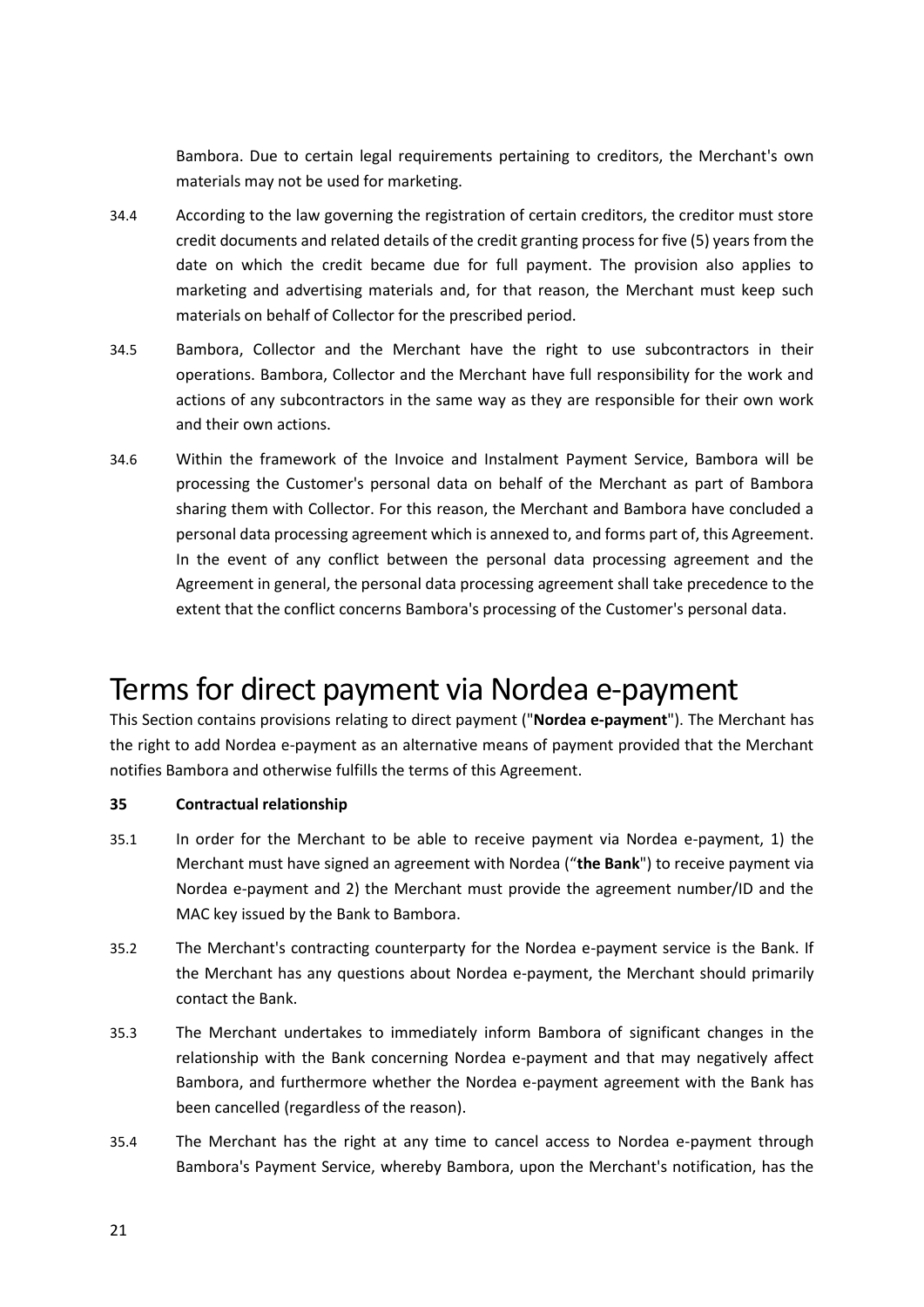right to invoice the Merchant for the current month regardless of when such cancellation takes place.

#### **36 Payment and fees**

36.1 The Merchant will pay the applicable fee for Nordea e-payment to the Bank in accordance with the agreement or other arrangement with the Bank. The Merchant will also pay fees once a month to Bambora for access to Nordea e-payment as a payment method in the Merchant's online store.

## **37 Purchase, return, complaint and delivery requirements for purchases made via Nordea epayment**

37.1 Please refer to the current agreement between the Merchant and the Bank for information on handling complaints, returns and delivery requirements for purchases via Nordea epayment.

## Mobilepay direct payment terms

## **38 Contractual relationship**

- 38.1 In order for the Merchant to be able to receive payments via Mobilepay, the Merchant must contact Bambora to activate the service.
- 38.2 The Merchant's contracting counterparty for the Mobilepay service is Bambora. If the Merchant has any questions about Mobilepay, the Merchant should primarily contact Bambora.
- 38.3 The Merchant has the right, at any time, to terminate access to Mobilepay via Bambora. In this case, the Merchants need to notify Bambora in order to cancel access to Mobilepay via Bambora.

#### **39 Payment and fees**

39.1 The Merchant will pay Bambora, as per their agreement, for the use of Mobilepay (the Merchant pays nothing to Mobilepay).

#### **40 Purchase, return, complaint and delivery requirements for purchases**

40.1 Please refer to the current agreement between the Merchant and Bambora, concerning the acquisition service, for information on handling complaints, returns and delivery requirements for purchases via Mobilepay.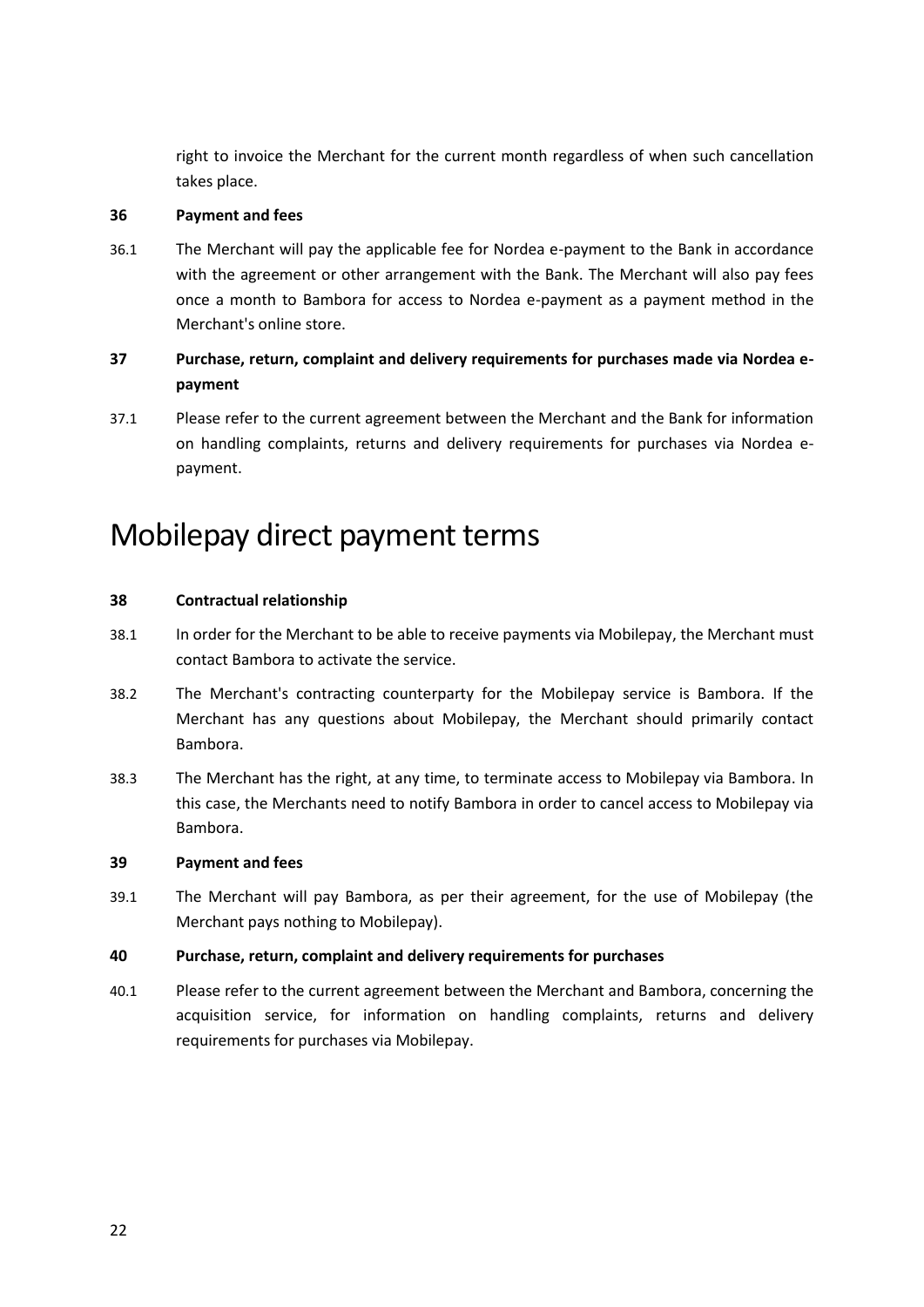## Common provisions

This Section contains provisions of a general legal nature applying to Bambora Payment Services as described above.

## **41 The period of validity of the agreement and grounds for withdrawal**

- 41.1 The Agreement is considered concluded on the date Bambora approves an application for Payment Services. Bambora will notify the Merchant in writing that the application has been approved and that the Agreement has thus entered into force. The Agreement is valid until further notice, with a mutual notice period of thirty (30) calendar days.
- 41.2 Any notice of termination of the Agreement must be in writing and the notice may be sent by email. Section [48.7](#page-27-0) shall apply to a notice of termination.
- 41.3 In the event a Party is in material breach of its obligations under the Agreement, the other Party shall be entitled to terminate the Agreement with immediate effect. In accordance therewith, Bambora shall inter alia be entitled to terminate the Agreement with immediate effect in the event the Merchant does not reimburse Bambora in accordance with Section [9](#page-10-3) or payment is not made pursuant to Section [42.](#page-23-0)
- 41.4 In the event the Agreement is terminated, irrespective of the reason therefore, the Merchant's sales against payment by Card pursuant to the Agreement shall terminate at the same time, which means that Bambora, in its turn, shall no longer be entitled or obligated to accept Transactions from the Merchant.
- 41.5 In the event the Agreement is terminated, irrespective of the reason therefore, the Parties remain liable for any and all Transactions effected on the basis of the Agreement prior to such termination.
- 41.6 Bambora has the right to withdraw from the Agreement with immediate effect 1) *in the event* of significant changes in the Merchant's ownership, 2) *if* the Merchant or a person associated with the Merchant is, or will be, registered in such a register as referred to in Section [41.8](#page-23-1) below or circumstances occur that constitutes a basis for such registration, 3) *if* in Bambora's overall assessment finds it probable that the Merchant must be considered to be involved in, or otherwise have a connection with, criminal activity, 4) *if* the number or nature of disputed Transactions in Bambora's well-founded opinion deviates from what Bambora deems to be normal, 5) *if* the Merchant has provided incorrect, incomplete or misleading information, 6) *if* the Merchant's operations, industry affiliation or character in Bambora's well-founded opinion have changed, or will change, compared to the circumstances at time of conclusion of the Agreement, 7) *if* the Merchant's ability to pay in Bambora's opinion is questionable, 8) *if* the Merchant in Bambora's reasonable opinion can be expected to go bankrupt; 9) *if* the Merchant materially fails to fulfill any of its obligations vis à vis the Cardholders; 10) *if* the Merchant does not accept all the Cards covered by the Agreement, or 11) *if* the Merchant, in Bambora's reasonable opinion, can damage or is damaging Bambora's reputation through its actions/activities.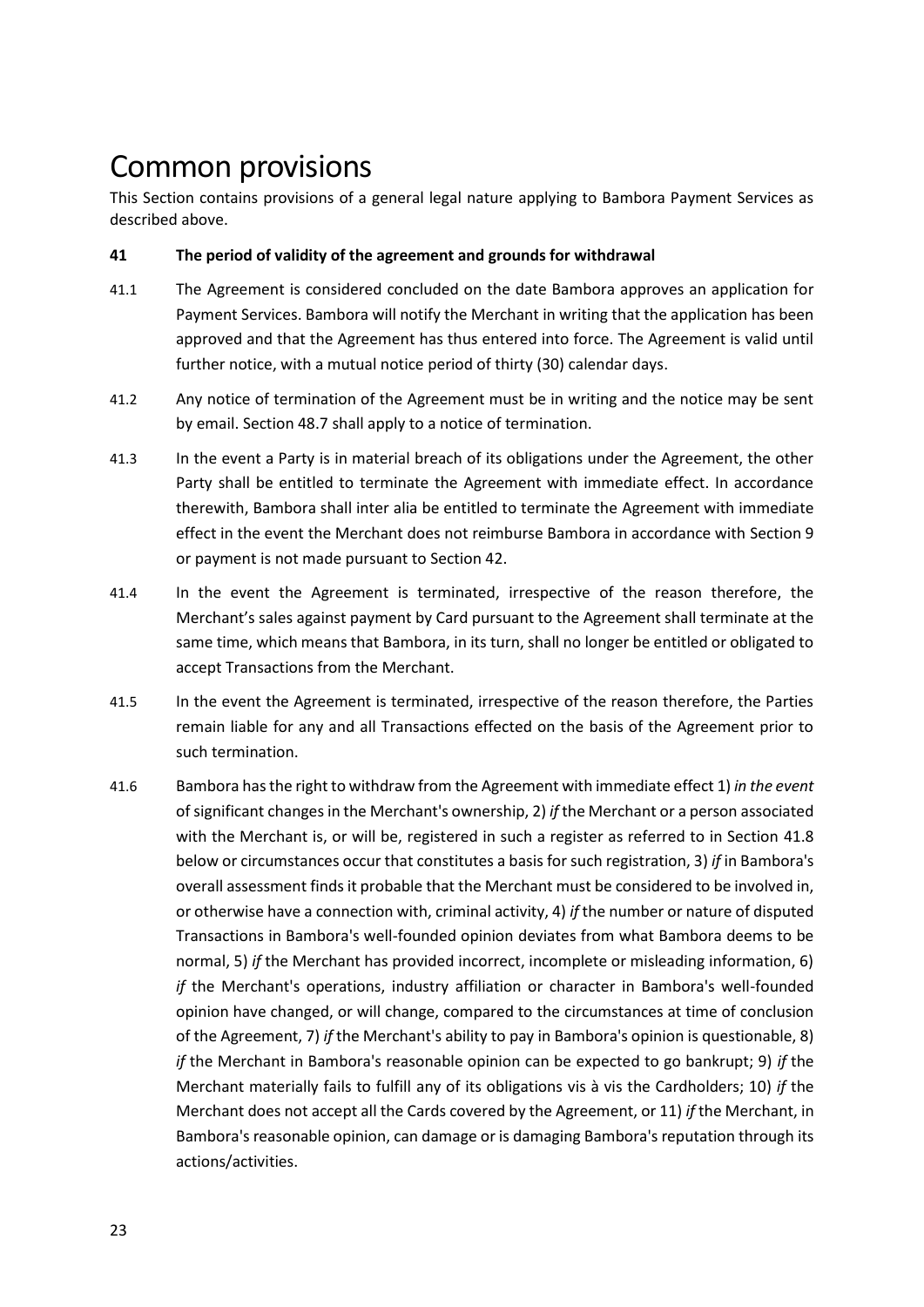- 41.7 Bambora continuously monitors whether the information that the Merchant has provided to Bambora, such as regarding the time that elapses between the time of payment by Card at the Merchant's store and the time of delivery/provision of the goods/services the payment concerns, correctly reflect the actual circumstances prevailing at any given time. It is the Merchant's responsibility to reasonably help facilitate such data reconciliation. The reconciliation referred to in the previous paragraph is primarily performed to ensure that the payment terms applicable between the Parties, any collateral provided to secure Bambora's right to payment, etc., 1) correctly reflect the actual circumstances, and 2) are also otherwise in compliance with Bambora's guidelines and Instructions. If the information provided by the Merchant deviates from the actual circumstances, Bambora has the right to take the necessary measures which in Bambora's opinion are necessary to compensate for the discrepancy. Such measures may, for example, consist of Bambora requiring 1) the Merchant to provide a new or different security to safeguard Bambora's right to payment, or 2) the payment terms to be changed. If the Merchant does not accept the measures that Bambora requires on the basis of the previous paragraph, Bambora has the right to withdraw from the Agreement with immediate effect.
- <span id="page-23-1"></span>41.8 The Merchant may be registered in a special register if the Agreement is terminated due to the Merchant's breach of contract or due to the Merchant providing incorrect, incomplete or misleading information at time of, for example, conclusion of the Agreement.
- 41.9 Such registers as referred to in Sectio[n 41.8](#page-23-1) are kept by, for example, Visa and/or MasterCard from time to time. The Agreement also considers the Networks' various systems, for monitoring acquisition agreements that have been terminated due to breaches of agreement or similar reasons, to be equivalent to "**Special Registers**".

#### <span id="page-23-0"></span>**42 Prices**

For those services that Bambora provides under the Agreement, the Merchant must pay the prices and Fees that Bambora generally applies at any given time and that are available in the application for connection to Bambora's Payment Services, and/or in the notification that Bambora sends the Merchant that the application has been approved. Bambora reserves the right to change its prices and fees at any time. Such changes will take effect no earlier than thirty (30) calendar days after the Merchant has been informed of the change. Payment must also be furnished under the conditions set out in Section [9.](#page-10-3)

#### **43 Limitation of liability**

- 43.1 Notwithstanding the provisions stated in Section [7.4,](#page-8-2) Bambora's liability under the Agreement is limited to EUR 10,000 per calendar year, with the exception of situations where Bambora has acted with gross negligence or malicious intent. Bambora may under no circumstances be held liable for indirect losses.
- 43.2 If the Merchant wishes to claim compensation from Bambora due to an error caused by Bambora, such a claim must be brought against Bambora within forty-five (45) days of the date on which the Merchant became aware or should have become aware of the grounds for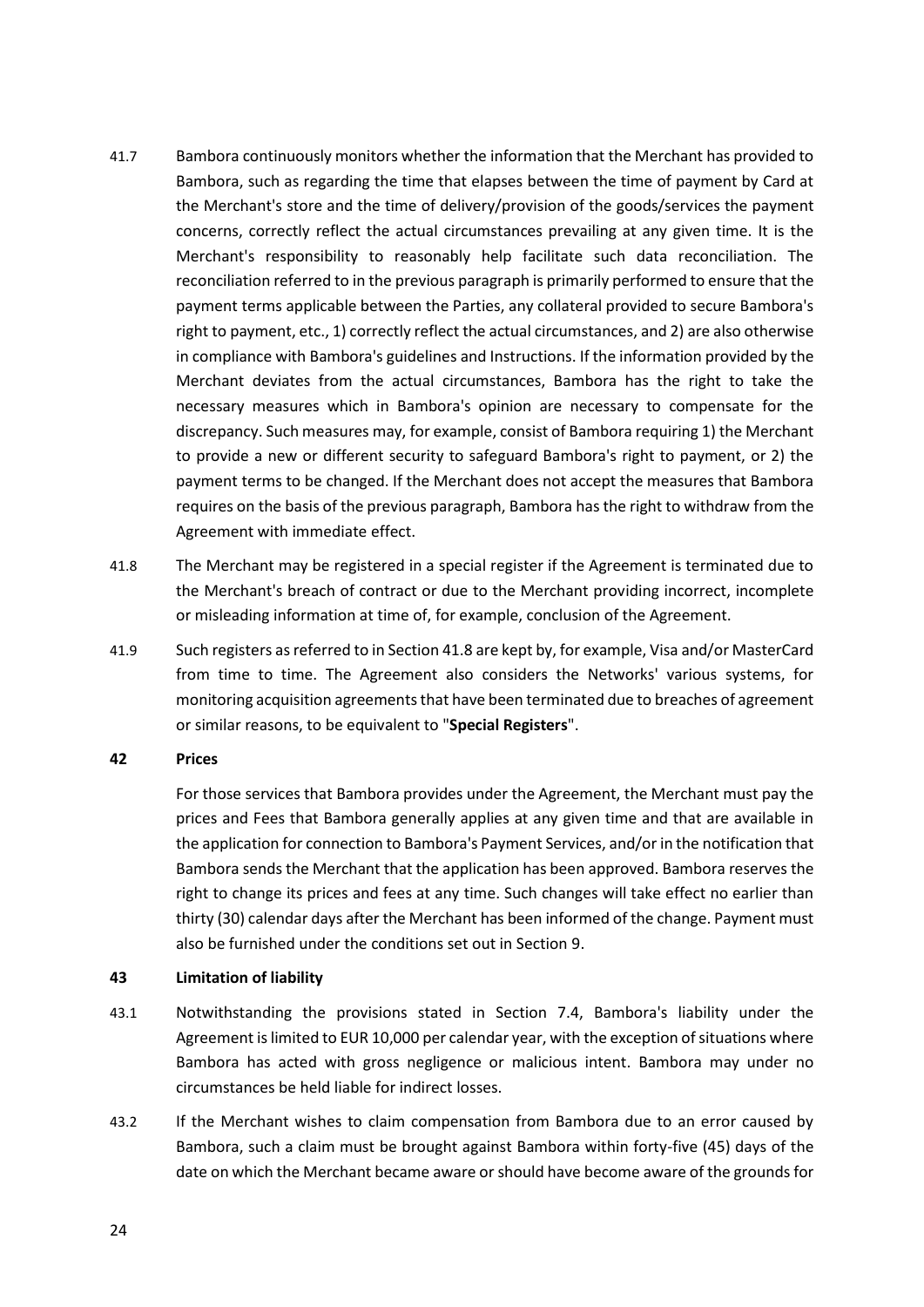the claim. Claims against Bambora will lapse if court proceedings are not initiated within one (1) year from the time the grounds for the Company's claims became known or should have become known to the Merchant.

#### **44 Reporting**

- 44.1 From the conclusion of this Agreement, the Merchant shall, at Bambora's request and without delay, provide Bambora with its most recent annual report in Swedish, in Finnish or in English, unless otherwise agreed. Furthermore, at Bambora's request, the Merchant shall without delay and within two (2) weeks of Bambora's request, provide interim reports (e.g. half-yearly and quarterly reports) and other information that may be relevant to the Parties' cooperation within the framework of the Agreement.
- 44.2 The Merchant shall notify Bambora immediately in writing regarding changes relating to the composition of its company name, ownership structure, address, telephone and e-mail address, relevant account numbers, changes in branch affiliation and other circumstances which may be of significance under the Agreement.
- 44.3 A Party shall also notify the other Party immediately of events which may be assumed to affect, or will affect, all or parts of the co-operation pursuant to the Agreement. It is of particular importance that all planned changes in a Party's IT system which in any respect may be assumed to affect the co-operation are notified to the other Party immediately upon commencement of planning with respect to the changes.
- 44.4 Bambora shall regularly verify how the information which the Merchant has provided to Bambora, e.g. regarding the time which elapses between the date of payment by Card at the Merchant and the date for delivery/performance of the product/service to which the payment relates accords with the circumstances actually prevailing from time to time. The Merchant shall be obliged to assist, to a reasonable extent, in order to facilitate such verification.
- 44.5 The verification referred to in the preceding paragraph shall take place primarily to ensure that the payment terms and conditions and any security provided to secure Bambora's right to payment, etc., from time to time 1) correspond to the actual circumstances; and 2) are otherwise also in accordance with Bambora's guidelines and policies.

#### **45 Force Majeure**

- <span id="page-24-0"></span>45.1 Neither Party shall be liable for the failure to perform any obligation pursuant to the Agreement where such failure is due to a Force Majeure Event where such circumstances are beyond such Party's control which prevents or renders materially more difficult timely performance of its obligations.
- 45.2 Force Majeure Events shall include, inter alia, war, acts of war, terrorist actions, import or export prohibitions, natural disasters, restrictions on general public transport, deficiencies or delays in energy supplies or telephone connections, the actions or omissions of public authorities, new or amended legislation, orders or actions of public authorities, labour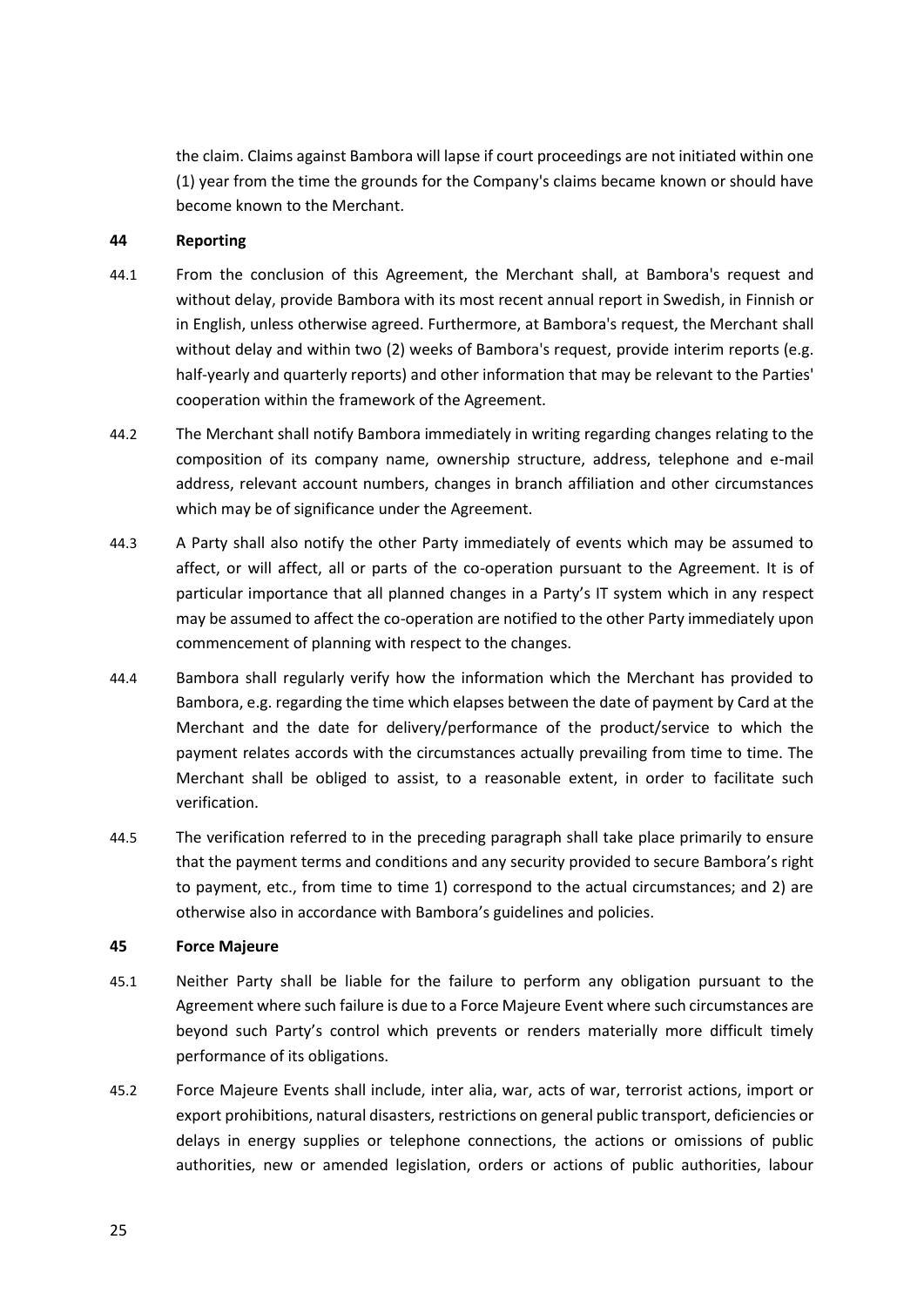conflicts, blockades, fire, flooding, extensive losses or destruction of property or major accidents, as well as defects or delays in products or services from subcontractors as a consequence of circumstances stated above (each a "**Force Majeure Event**"). Labour conflicts shall be deemed to be Force Majeure Events irrespective of a Party's role in such conflict.

- 45.3 In the event that a Party wishes to be released from its obligations under the Agreement by relaying on Section [45.1,](#page-24-0) such Party shall, where possible, notify the other Party thereof without undue delay.
- 45.4 In the event the performance of the Agreement is materially impeded for a period in excess of fifteen (15) Business Days due to a Force Majeure Event, either Party shall, without liability, be entitled to terminate the Agreement by giving thirty (30) calendar days' written notice to the other Party.

#### **46 Confidentiality**

- <span id="page-25-0"></span>46.1 The terms and conditions of the Agreement and any information about the Merchant shared with Bambora are confidential, except for any information accessible on Bambora's website including these general terms and conditions, and the Parties shall not be entitled to disclose such information to any third party. Nor may either Party disclose to any third party information regarding the other Party's business which may be considered a business or trade secret.
- 46.2 The Merchant agrees, however, that Bambora may, in accordance with duty of confidentiality of payment institutions, transfer such information as referred to in Section **Error! Reference**  source not found. above to 1) companies within the same group as Bambora; 2) Card Schemes; 3) service providers with which Bambora co-operates in order to offer additional services, or to improve Bambora's services or to ensure the performance of the Agreement in respect of e.g. PCI DSS and other security issues; and 4) companies with which Bambora co-operates, such as referral partners, payment facilitators and Payment Service Providers.
- 46.3 The Merchant furthermore agrees that Bambora may disclose information to third parties insofar as such disclosure is necessary for Bambora to be able to connect the services selected by the Merchant, and fulfill its obligations or exercise its rights under the Agreement. The Merchant will also allow Bambora to disclose information about the Merchant and its Transactions to the parties listed in Sectio[n 46.1](#page-25-0) to the extent that Bambora deems necessary, inter alia including data on fraud, data on Chargebacks and data on card issuers.
- 46.4 Section **Error! Reference source not found.** shall not prevent Bambora from disclosing such information as Bambora is required to disclose by law, government regulations, settlement, requests from other acquiring banks, or an injunction from a competent authority or court.

#### **47 Personal data**

47.1 Within the scope of this Agreement, Bambora may process personal data. Such personal data may either relate to (i) the Merchant and be collected for KYC purposes when the Merchant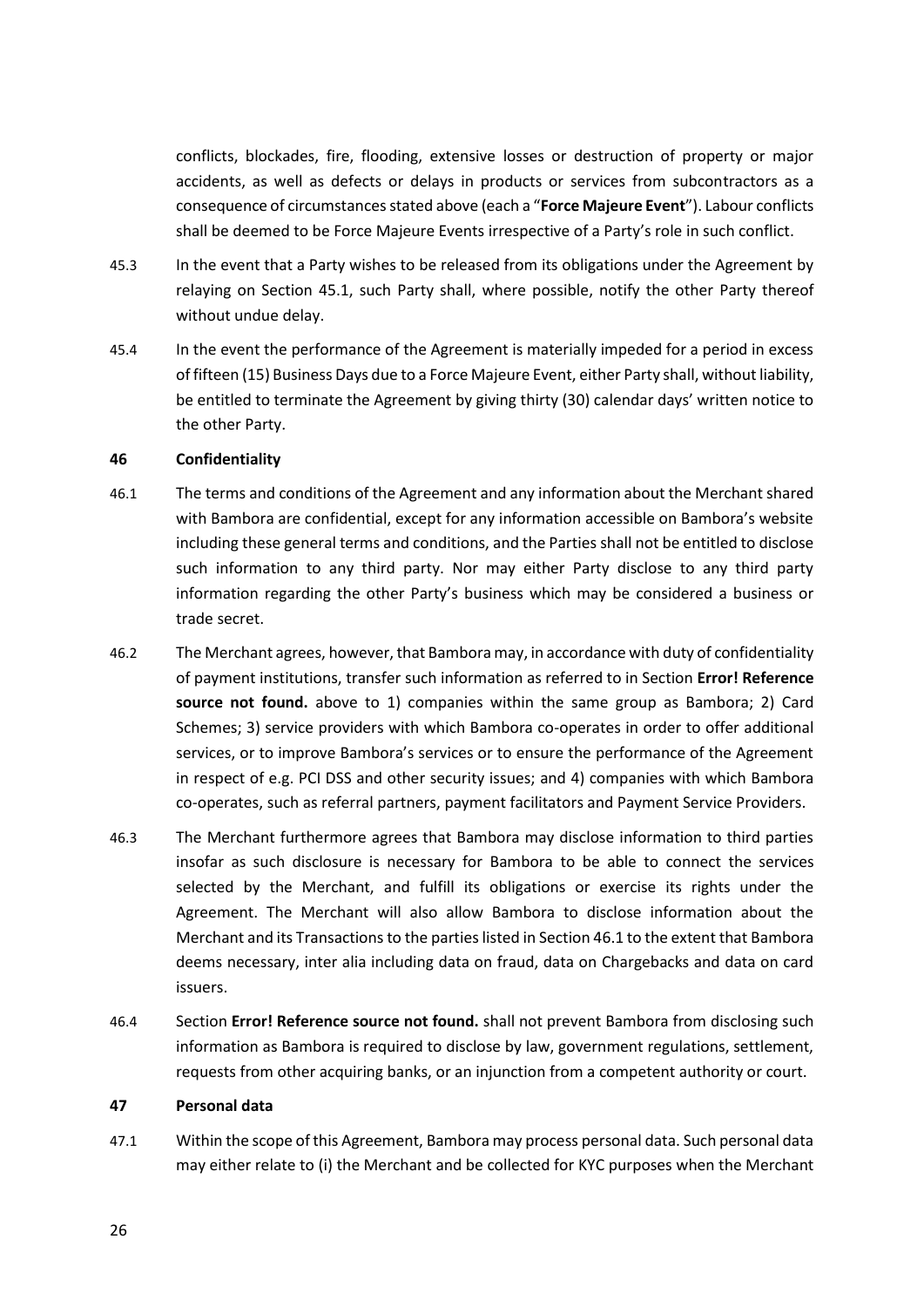is boarded by Bambora, or (ii) the Card Holder as Card Information, when handling a payment transaction. Irrespective of the type of personal data, Bambora will process such personal data as data controller and will therefore be responsible and liable for the lawfulness of such personal data processing.

- 47.2 The Parties agree that they will be individually responsible for the personal data processed by each Party in connection with the Agreement and that the Parties will comply with the applicable data protection legislation, including the GDPR, with respect to such personal data.
- 47.3 The first paragraph shall not apply to data regarding Customers that are processed within the framework of the Invoice and Instalment Payment Service, which is set out in more detail in Section [34.6.](#page-20-0)

#### **48 Other**

- 48.1 If any provision of this Agreement conflicts with a provision of the Swedish Payment Services Act or the Finnish Payment Services Act (290/2010, as amended), the Agreement applies in cases where the Act allows Bambora and the Merchant to agree that the legal provisions shall not apply. For instance, Chapter 4 of the Swedish Payment Services Act shall not apply to this Agreement, nor shall Chapter 5. Section 1 Para. 1, Sections 28-30, Section 31 Para. 2- 3, Sections 35-37, Section 47, Section 48 Para. 1-3, Sections 49-53 or Section 54 Para. 1 or Chapter 5a Sections 2-5 or Section 6 Para. 1. Neither, for instance, Chapter 2 or 3 of the Finnish Payment Services Act shall apply to this Agreement. Neither Section 38(2), Section 40(1–4) and 40(6), Section 47, Section 48, Section 52, Section 62, Section 64–67, Section 69, Section 71, Section 72, Section 76, Section 79 Section 80 and Section 88 shall apply.
- <span id="page-26-0"></span>48.2 The current General Terms and Conditions and Instructions are available on the Bambora website (www.bambora.com). Bambora has the right to amend these general terms and conditions and/or Instructions at any time without the prior approval of the Merchant. The Merchant is responsible for keeping itself updated with the current version. In case of significant changes, Bambora shall promptly and at least thirty (30) days prior to the change takes effect, provide the Merchant the new version of the general terms and conditions and or inform the Merchant of where they can be found. If the Merchant has not informed Bambora that it does not accept the changes before the effective date, the Merchant shall be considered to have accepted the changes.
- 48.3 Neither Party may assign any of its rights and/or obligations pursuant to the Agreement to any third party without the other Party's written consent, which shall not be unreasonably withheld, delayed or made contingent on conditions. Bambora may, however, without the consent of the Merchant, assign its rights and/or obligations to companies within the same group as Bambora.
- 48.4 In the event the Agreement does not state the manner in which costs incurred as a consequence of the co-operation are to be borne or allocated, the Parties shall, upon taking a decision to carry out such a measure, also decide on the manner in which the measure shall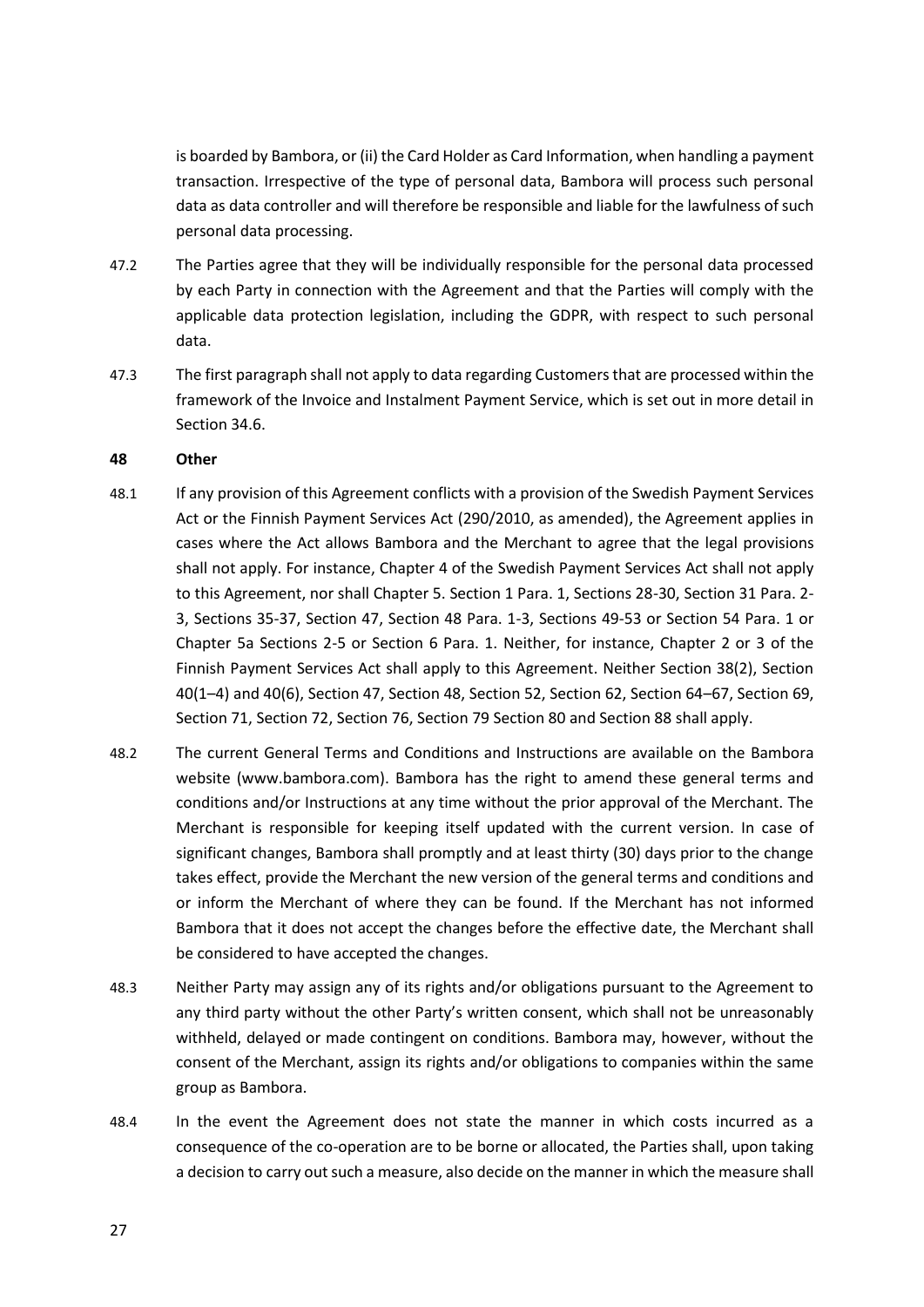be defrayed. In the absence of such a decision and where the Parties are unable to agree on the manner in which the costs shall be borne or allocated, and in the event the measure is nevertheless carried out the Party that chooses to carry out the measure shall also be solely liable for the cost thereof.

- 48.5 Other than as stated in the Agreement, the Parties shall not be entitled to represent each other or to use each other's trademarks, company names or know-how without the other Party's written consent. Such right of use does not create any rights and shall cease immediately upon the termination of the Agreement.
- 48.6 Subject to the below Sections, a Party may retain subcontractors without the other Party's prior consent. The Merchant shall, however, notify Bambora immediately in the event such retention affects or could affect the Parties' co-operation pursuant to this Agreement.
- <span id="page-27-0"></span>48.7 If the Merchant intends to retain a subcontractor that may get access to Card Information in connection with Transactions, such subcontractor must be approved by Bambora in writing and in advance. Each Party is responsible and liable with respect to all acts and omissions of its subcontractors or even if such subcontractor is also responsible towards the other Party.
- 48.8 Each Party shall within reasonable time notify the other Party about matters that affects, or could affect, the Parties' co-operation pursuant to this Agreement.
- 48.9 Each Party confirms that the Agreement (and any document referred to herein) constitutes the Parties' entire agreement on the issues to which the Agreement relates. All oral or written undertakings or representations made prior to the Agreement are replaced by the Agreement. Unless otherwise stated herein, this Agreement may not be amended or modified except by written agreement signed by both Parties.
- 48.10 Any notices in accordance with the Agreement shall be written and, in Swedish or English, and delivered in person or sent by courier, letter or e-mail, to the addresses of the Parties specified in the Agreement. The Parties agree that Merchant's potential complaints may be responded in Swedish or in English and may be delivered as set out in this Section. A written notice that has been sent to a Party shall be deemed to have reached the other Party upon delivery, provided that when a delivery takes place outside working hours, the message shall be deemed to have been received by the Party concerned at the start of ordinary working hours on the next Business Day. In this regard, ordinary working hours shall mean 9 am to 5 pm.
- 48.11 Each Party shall ensure that those of its employees who are required to have knowledge of the Agreement are informed of the content of the Agreement.
- 48.12 Either Party is liable for direct losses incurred as a result of the Party who caused the loss breaching any of the provisions of this Agreement.

#### **49 Applicable law and disputes**

49.1 The Agreement shall be governed by and construed in accordance with Swedish substantive law.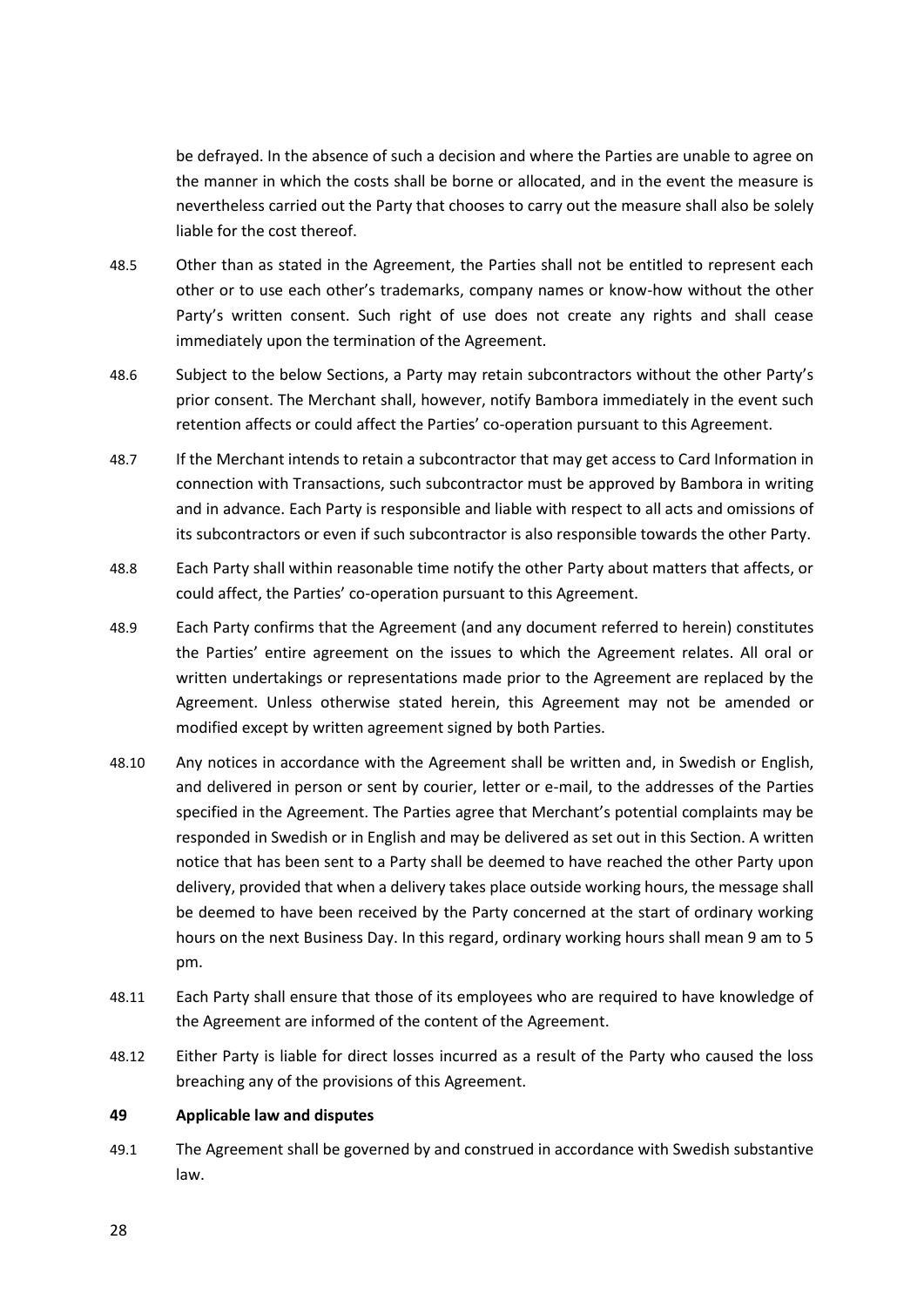- <span id="page-28-0"></span>49.2 Disputes relating to the Agreement, its execution, interpretation and/or application or other legal relations connected to the Agreement shall preferably be resolved through negotiations between the Parties.
- 49.3 Any dispute, controversy or claim arising out of or in connection with this Agreement, or the breach, termination or invalidity thereof, and which could not be resolved within thirty (30) calendar days pursuant to Sectio[n 49.2](#page-28-0) above, shall be finally settled by the general courts in Sweden with Stockholm District Court as first instance.

\*\*\*\*\*\*\*\*\*\*\*\*\*\*\*\*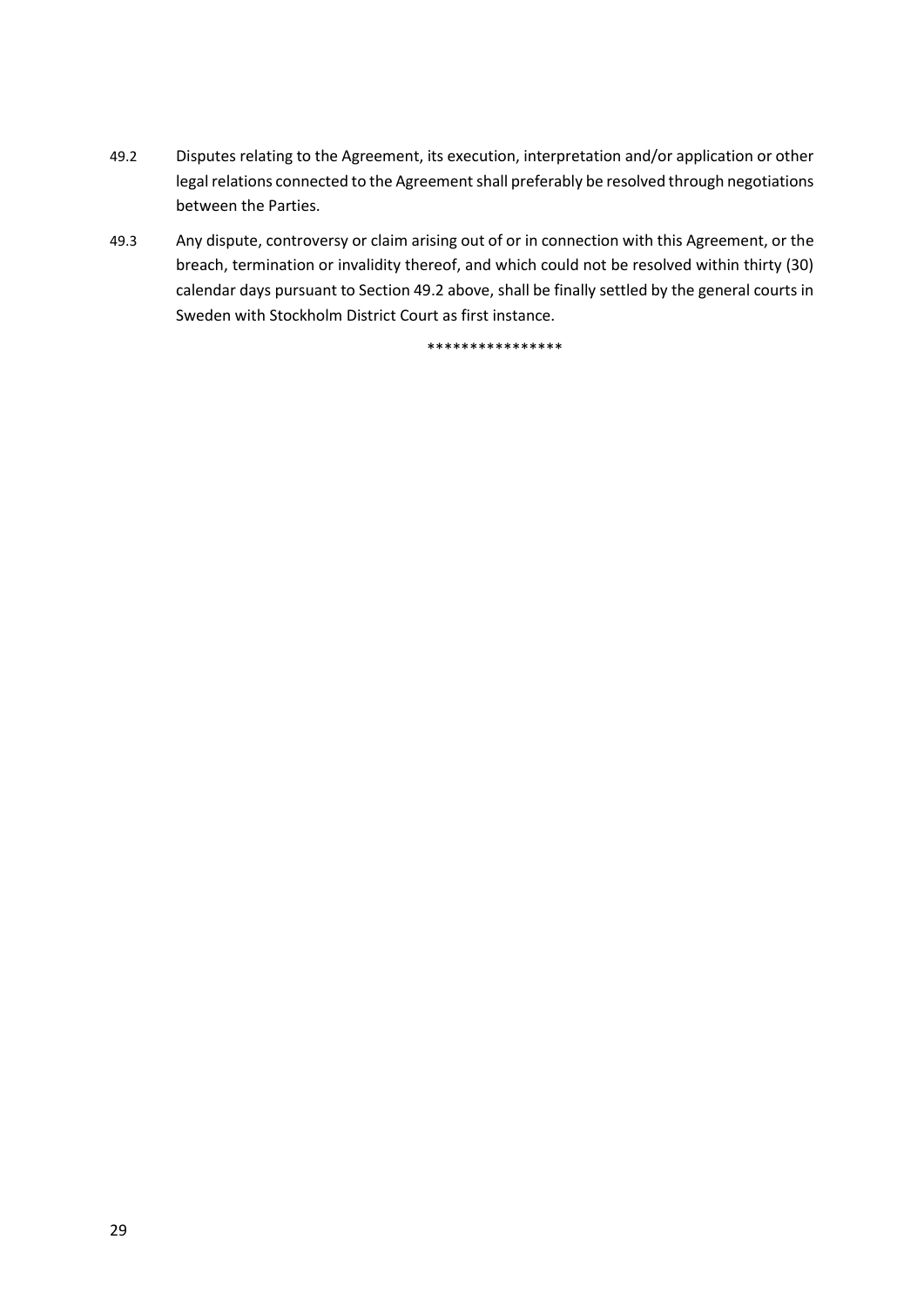#### **PERSONAL DATA PROCESSING AGREEMENT**

This Personal Data Processing Agreement ("**the Processing Agreement**") has been concluded between the Merchant (hereinafter "**the Data Controller**") and Bambora (hereinafter "**the Data Processor**"). The Data Controller and the Data Processor are each separately referred to as "**the Party**" and jointly as "**the Parties**". The Processing Agreement constitutes an appendix to the Agreement and only covers such processing of personal data that the Data Processor performs on behalf of the Data Controller within the framework of the Invoice and Instalment Payment Service. The Data Controller is the controller responsible for the processing of personal data covered by this Processing Agreement. The Data Processor assists with collecting personal data.

#### **1 Document**

This Processing Agreement consists of this main document and Sub-Appendix 1, Instructions and Sub-Processors.

#### **2 Definitions**

Any terms and definitions not defined in this Processing Agreement or the Agreement shall have the same meaning as and interpreted in accordance with Applicable Legislation. For the purposes of this Processing Agreement, the following terms shall have the following definitions:

"**GDPR**" means Regulation (EU) 2016/679, as amended from time to time.

"**Personal data**" means the personal data (as defined in the Applicable Legislation) specified in Sub-Appendix 1.

"**Applicable Legislation**" means (i) the GDPR, and (ii) any applicable legislation supplementary to the GDPR.

#### **3 Policies**

**3.1** The Data Processor shall process the Personal Data in accordance with the Processing Agreement, the Data Controller's written instructions and Applicable Legislation. The Data Controller is responsible and liable for the instructions, and the Data Controller's personal data processing in general, complying with the Applicable Legislation at all times.

**3.2** The Data Processor may not process the Personal Data for any other purpose or in any other way than in accordance with the Data Controller's instructions. Sub-Appendix 1 shall be updated in the event that the Data Controller provides new or revised instructions.

**3.3** Notwithstanding the above, the Data Processor has the right to take such measures as are necessary to fulfill its obligations under the Agreement and that fall under the objectives under Sub-Appendix 1.

**3.4** In the event that the Data Processor considers that an instruction from the Data Controller is incompatible with the Applicable Legislation, the Data Processor shall refrain from following the instruction and inform the Data Controller thereof without undue delay and await updated instructions.

#### **4 Security measures**

**4.1** The Data Processor shall take and at all times maintain the necessary technical and organisational measures to protect the Personal Data. The security measures must as a minimum ensure that the Personal Data are protected against destruction, alteration, dissemination and unauthorised access. Access to the Personal Data must be logged in a way that is trackable.

**4.2** The Data Processor shall ensure that (i) only persons authorised by the Data Processor, who need access to the Personal Data to fulfill the Data Processor's obligations under the Agreement, have access to the Personal Data, (ii) such authorised persons only process the Personal Data in accordance with this Processing Agreement, and (iii) each such authorised person has undertaken to observe confidentiality corresponding to the confidentiality obligation pursuant to this Processing Agreement regarding the Personal Data.

**4.3** In the event that a system that processes Personal Data is the subject of a personal data incident and/or unauthorised access, the Data Processor shall notify the Data Controller without unreasonable delay. Such notification shall, if possible, contain as a minimum the information set out in Article 33 (3) of the GDPR.

#### <span id="page-29-1"></span>**5 The Data Processor's obligation to assist**

The Data Processor shall, by technical and organisational measures and others, assist the Data Controller to fulfill the Data Controller's obligations to ensure that the data subjects can exercise their rights in accordance with the Applicable Legislation. The Data Processor shall furthermore assist the Data Controller regarding the Data Controller's obligations under Articles 32–36 of the GDPR.

#### **6 Sub-Processors**

<span id="page-29-0"></span>**6.1** The Data Processor may engage a third party to carry out the processing, or parts thereof, on behalf of the Data Processor (**"Sub-Processor**"). In the event that the Data Processor intends to hire a new Sub-Processor, the Data Controller shall be given advance notification in writing and thereby be given the opportunity to express misgivings about the Sub-Processor. If the Data Controller has not expressed misgivings within ten (10) days of receiving such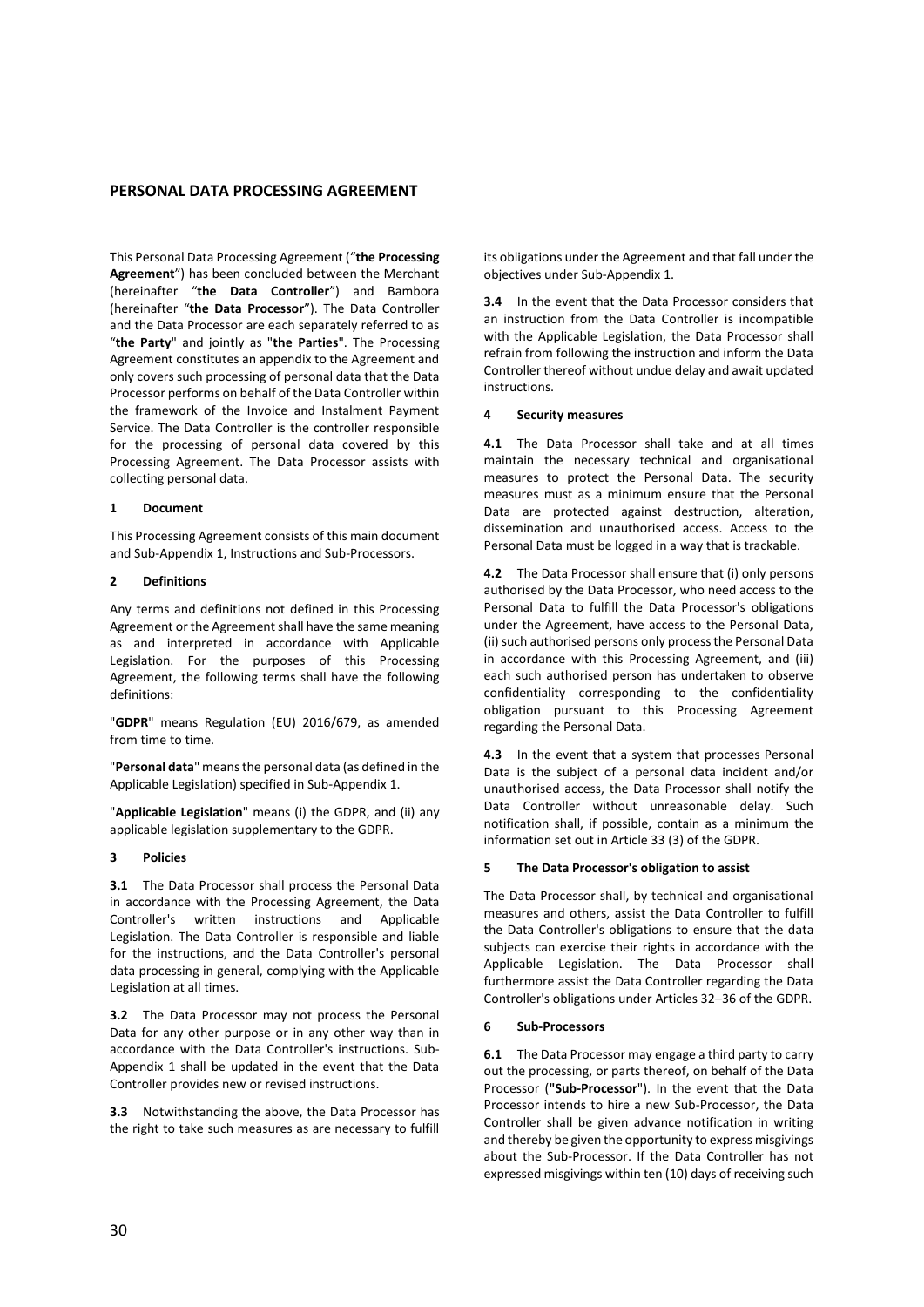notification, the Sub-Processor may be engaged. The Data Processor is responsible for any Sub-Processors engaged as it is for itself. Any Sub-Processors engaged are listed in Sub-Appendix 1, which must be updated in the event of any changes in the Sub-Processors engaged.

**6.2** The Data Processor shall conclude a written agreement with each Sub-Processor in which the Sub-Processor undertakes the same obligations as the Data Processor has undertaken under this Processing Agreement.

**6.3** In the event that the Data Controller objects to a new Sub-Processor being engaged as provided for in Sectio[n 6.1](#page-29-0) above, the Data Processor shall refrain from hiring the Sub-Processor. If this is not practicable or commercially reasonable according to the Data Processor, the Data Processor shall have the right to either (i) receive compensation from the Data Controller for the additional costs incurred by the Data Processor as a result of the objection, or (ii) terminate this Processing Agreement with forty-five (45) days' notice.

#### **7 Transfer to non-EU Countries**

The Data Processor may only transfer Personal Data outside the EU/EEA, or hire a Sub-Processor to process Personal Data outside the EU/EEA, if the Data Processor can show that there are legal grounds for such transfer. At the request of the Data Controller, the Data Processor shall provide documentation showing the applicable legal grounds for the transfer.

#### **8 Audit**

<span id="page-30-0"></span>**8.1** At the request of the Data Controller, the Data Processor shall once per calendar year provide the information and documentation necessary to prove that the Data Processor is acting in accordance with its obligations under the Applicable Legislation and this Processing Agreement.

**8.2** If the Data Controller, despite having received information as set out in Sectio[n 8.1](#page-30-0) above, has reasonable documented grounds to assume that the Data Processor is not fulfilling its obligations under the Applicable Legislation or this Processing Agreement, the Data Controller has the right to perform an audit of the Data Processor's Personal Data processing by giving 30 days' written notice. The Data Processor shall assist the Data Controller and provide all such information as is necessary, as well as provide access to the necessary extent, in order for the Data Controller to carry out the audit. Each Party shall bear its own costs for such audit.

**8.3** If a supervisory authority conducts an audit of the Data Processor, the Data Processor shall notify the Data Controller. The Data Processor does not have the right to represent the Data Controller during such audit.

#### **9 Compensation**

The Data Processor shall be entitled to compensation for costs and expenses incurred by the Data Processor due to (i) changes in the Data Controller's instructions, or (ii) the Data Processor's fulfillment of its obligations under Paragraph [5](#page-29-1) above. The Data Processor shall receive compensation for such measures as stated in the Data Processor's current price list for consulting services or, where applicable, an agreed consultancy price list.

#### <span id="page-30-1"></span>**10 Confidentiality**

<span id="page-30-2"></span>**10.1** The Data Processor undertakes not to disclose or make available the Personal Data, or any information related to the Personal Data, to third parties. For the purposes of this Paragrap[h 10](#page-30-1), "third party" does not mean Sub-Processors. This confidentiality obligation shall remain in effect after the termination of the Agreement.

**10.2** Notwithstanding Section [10.1,](#page-30-2) the Data Processor has the right to disclose such information if the Data Processor is obligated to do so by law, judgment or official decision. The Data Processor shall immediately, before the Personal Data is disclosed, notify the Data Controller in writing once such an obligation arises, provided that this is not prohibited under the Applicable Legislation.

#### **11 Liability**

<span id="page-30-3"></span>**11.1** Each Party's liability for damages under this Processing Agreement is governed by the Agreement.

**11.2** Notwithstanding Sectio[n 11.1](#page-30-3) above, either Party (in accordance with Article 82 (5) of the GDPR) shall pay compensation to the other Party if the other Party has paid compensation to a data subject who has suffered losses as a result of a breach of the GDPR caused by processing that the first Party has been involved in. Compensation shall be equivalent to the first Party's share of the responsibility for the processing. In addition, the first Party shall also pay compensation to the other Party for a fair and proportionate share of the costs incurred by the other Party to deal with the data subject's claim. The other Party shall without undue delay inform the first Party of the data subject's claim, in the event that it is probable that the first Party will have to pay compensation. The first Party shall be given reasonable insight into the documents exchanged between the data subject and the second Party regarding the claim for compensation and shall be given the opportunity to comment on the content of them.

**11.3** To avoid doubt, administrative penalty fees as set out in Article 83 of the GDPR shall be paid by the Party who has committed the breach of the Applicable Legislation. Administrative penalty fees are not covered by the liability provisions of this Processing Agreement.

#### <span id="page-30-4"></span>**12 Return and erasure of the Personal Data**

Once the Agreement expires, the Data Processor shall, at the request of the Data Controller, transfer the Personal Data to the Data Controller in a commonly available machine-readable format. The Data Processor shall erase the Personal Data no earlier than thirty (30) days and no later than sixty (60) days after the termination of the Agreement, unless otherwise required by applicable law.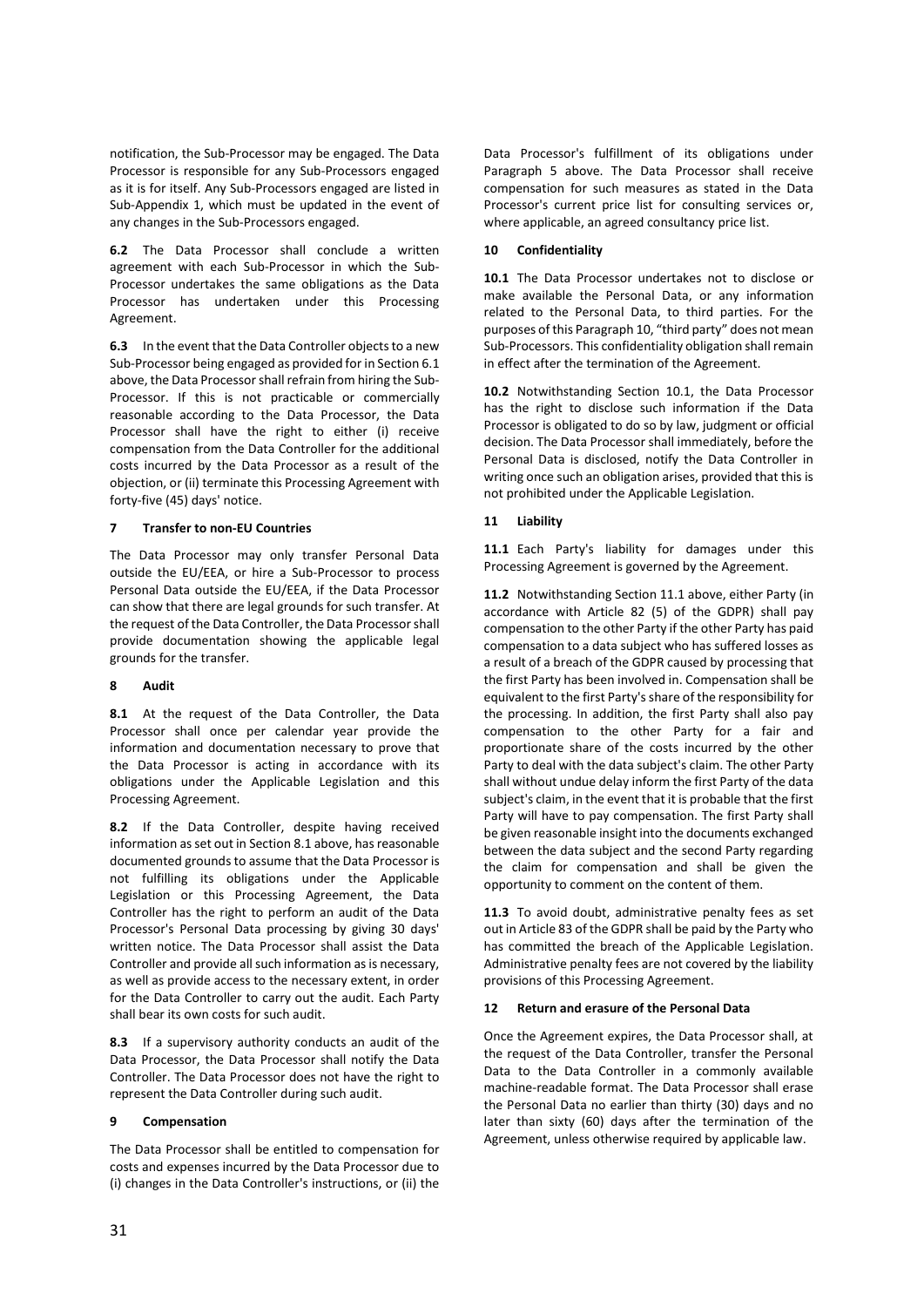#### **13 Period of Validity of the Agreement**

 $\overline{\phantom{a}}$ 

This Processing Agreement shall, regardless of the validity of the Agreement, enter into force when the Data Processor begins processing the Personal Data on behalf of the Data Controller, and shall end once the Data Processor has deleted the Personal Data as stipulated in Paragraph [12](#page-30-4) above.